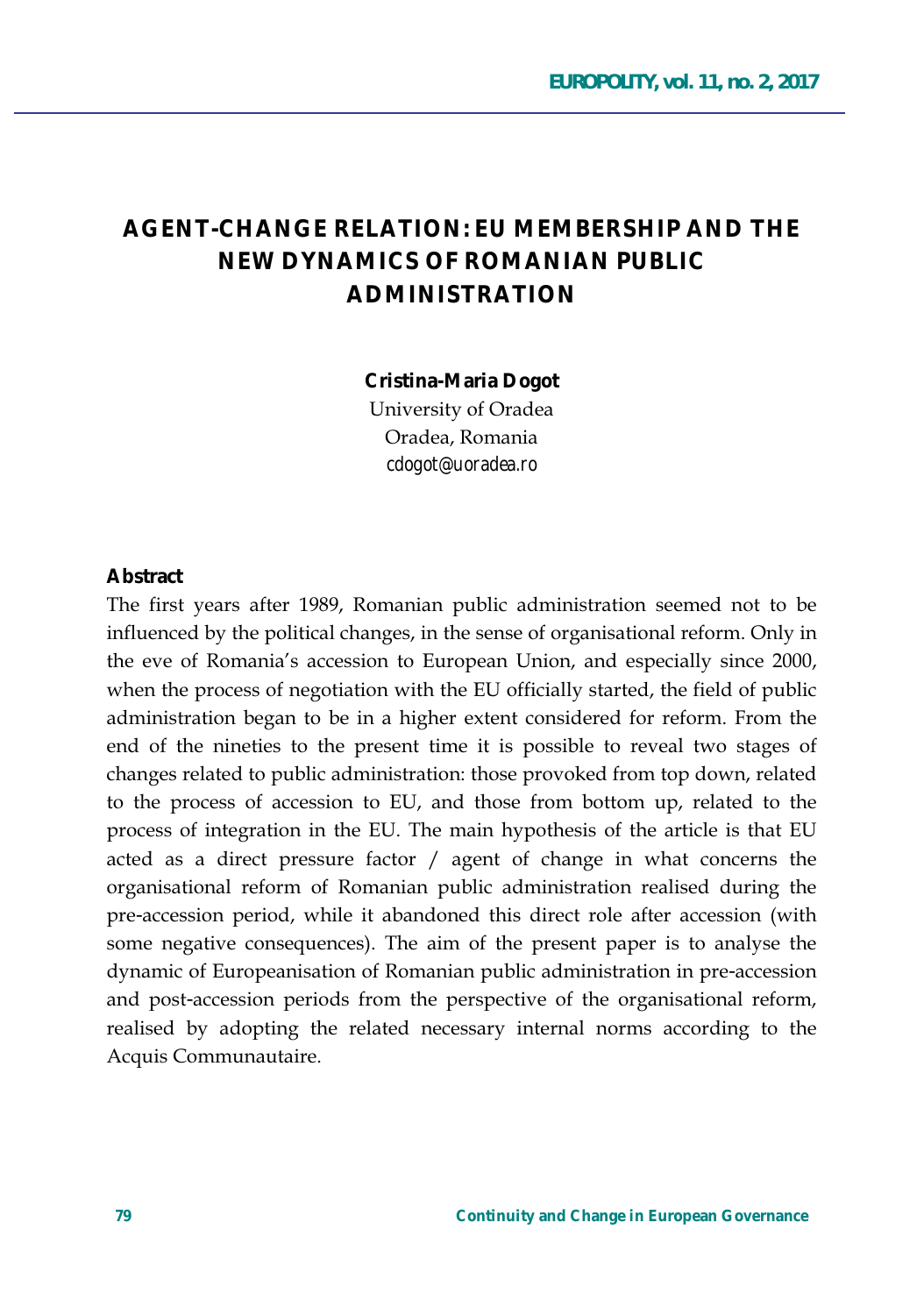#### **Keywords**

Dynamic of change, Europeanisation, public administration, reform

### **1.INTRODUCTORY REMARKS**

The way to (re)organise the public administration of the former communist states, even in different degrees, represented an important challenge both from an internal perspective (how to report to the issue of reform) and from that of accession and integration into a so original and complex supranational organisation as the European Union is. Although not so dramatic in their effects, the first modifications related to the way in which the work of the Romanian administrative system were adopted in 1991, by the new Constitution. Hence, this stipulated "the principle of local autonomy and of decentralisation of public services" (art. 119) and the  $n_{\text{a}}$ autonomous administrative authorities" (art. 120), but for latter it was possible to be established only by organic law (art.  $116/3$ ). Although the necessity of reform and modernisation of public administration was experienced from the beginnings<sup>1</sup>, the recently concluded communist period will continue to influence the process of modernisation oriented towards some results as democratisation, transparentisation, debureaucratisation, amongst others. Given the fact that after the end of communism the public administration preserved the majority of its professionals and the same type or hierarchical and functional structures it will be long-time perceived as a very useful instrument that could be legally used by politics (Hintea and Şandor 2000, 30) to impose its decisions, especially that the new political elite was largely represented by a majority of the former communist activists, some of them with a dissident activity overshadowed by some previous political actions related to the

 $\overline{\phantom{a}}$ 

<sup>1</sup> "at their beginning after 1989... all the reforms focused mainly on the establishment/re-establishment of basic democratic administrative values and principles." (Bouckaert, Nakrošis, and Nemec 2011, 16)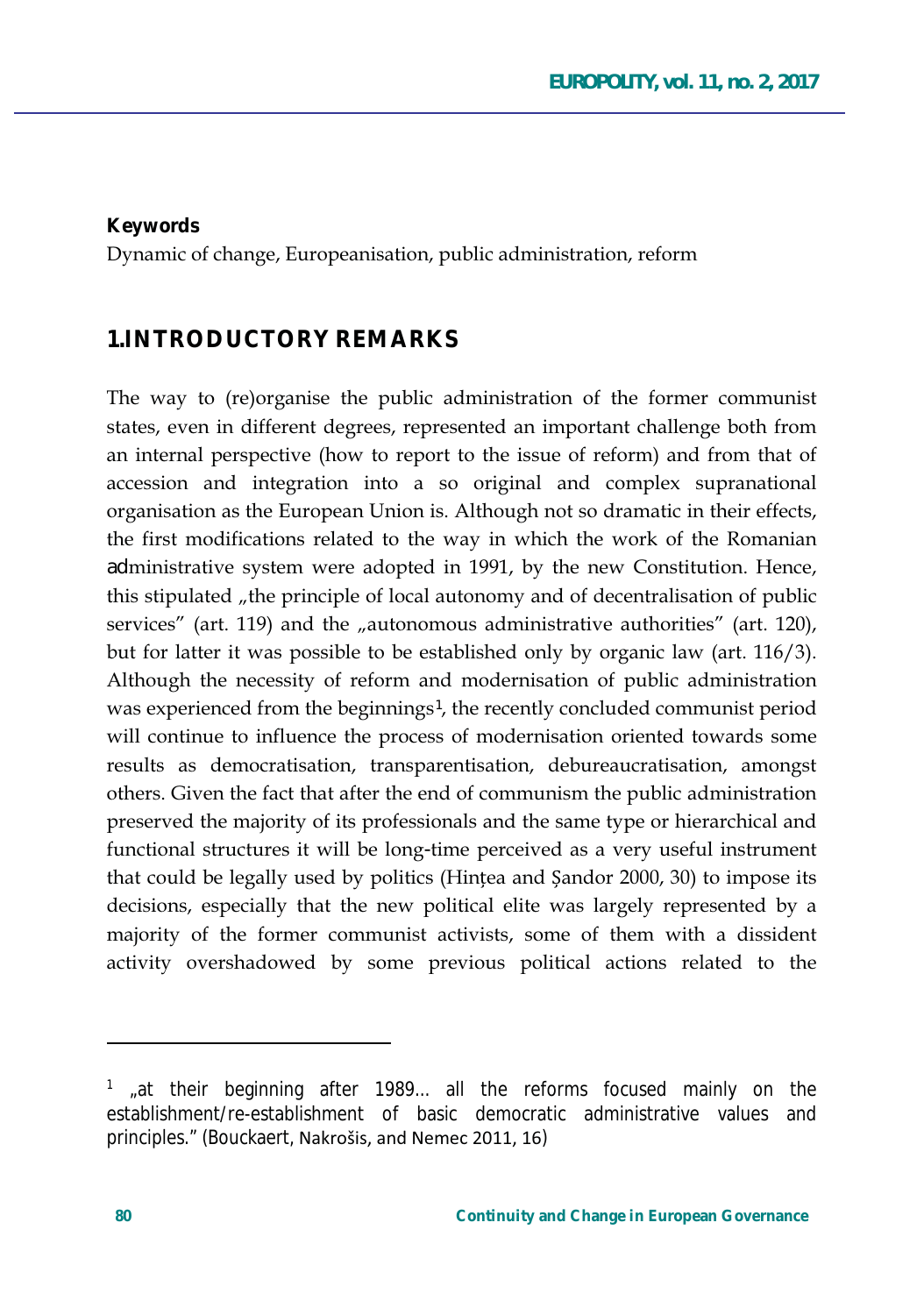communist state<sup>1</sup> (Pasti 1995, 123; Hintea, Sandor and Junjan 2002, 55–57; Sandor and Hintea 1999; Suta 1998;). The positive effect of a given efficiency provided by this professional continuity was outclassed by the adverse results: administrative structures maintained the old administration-citizen relations, namely of citizen subordination and domination by administrative structures, and not the opposite, beside the inability or even unwillingness to provide quality services to citizens, according to the specific duties of any administration<sup>2</sup> (Pasti 1995, 123-126, 144-149; Goetz 2001, 1032-1033). As it is possible to see in the following section, only by the late nineties, under the influence of the approaching commencement of the process of the EU accession negotiations<sup>3</sup>, some very important laws related to the interference between public administration and citizens were adopted; nonetheless, in the process of acquiring the membership of the Council of Europe and due to various external financial support, Romania had to adopt some decisions regarding the reform of many fields of public activity, public administration included (Aderarea României; Instrumente juridice; Warner et al.; Hintea, Sandor, and Junjan 2002, 59sqq; Goetz 2001, 1034). At the same time, some elements related to the functional tools and methods to assess the activities of public administration imposed as intrinsic to use in order

<sup>&</sup>lt;sup>1</sup> For these reasons Goetz (2001, 1038–1043) considered the difficulties in modernising the Eastern European states mainly as a result of their communist legacies, estimated the depoliticisation as <sub>n</sub>a central plank of administrative reform in the region", and reccomended more conditionalities for the EU accession of the Eastern European states.  $^2$  They are many studies (Popa 2017; Hintea and Neamtu 2014/2015; Săgeată 2012; Berceanu 2012; Hudrea 2014; Moldovan and Macarie 2016) reaching the matter of relations between public administration and citizens as its main beneficiaries or some disfunctionalities and failures of the public administration in its policies concerning regionalisation and/or decentralisation.

<sup>&</sup>lt;sup>3</sup> This is why some specialists consider that Romania began the reform of its public administration only under the influence of the process of accession to EU and that all the previous adopted norms and changes are insufficient to discuss about reform or modernisation (Tudorel, Profiroiu, and Turturean 2006, 55; Sandor and Tripon 2007, 93-94, 100).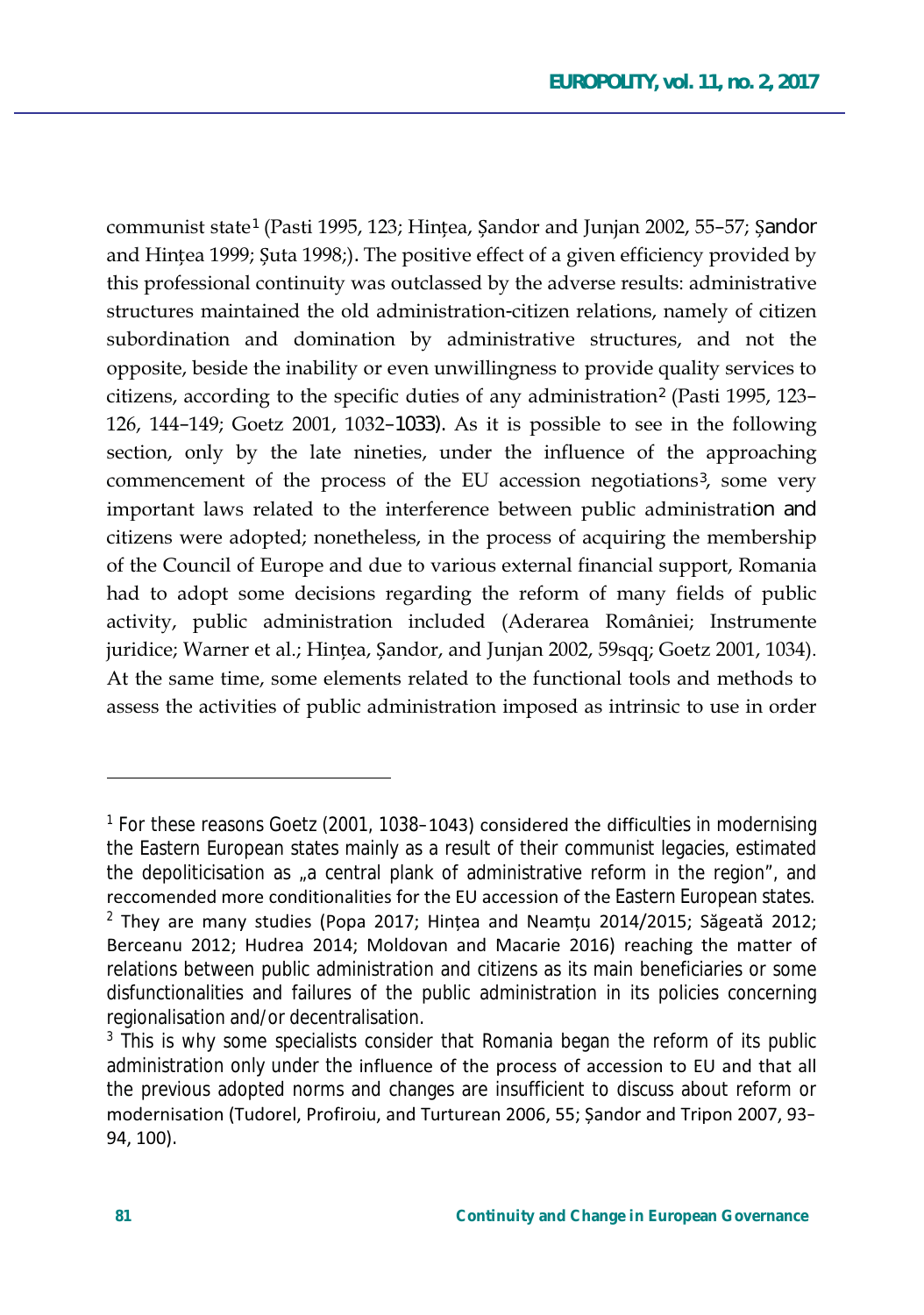to deal with the challenges of Europeanisation process<sup>1</sup> and its intrinsic conditionalism. Hence, some functional principles as performance, results-based management, leadership skills, the balance between costs and resources, efficiency and effectiveness, transparency, accountability, professionalism  $(SIGMA-OECD 1998; Nakrošis 2014, 3)$  were at least formally adopted by the new operational programmes and strategies of reform and modernisation/Europeanisation of the Romanian public administration.

It is well known that the matter of national public administrations does not represent one of the exclusive competencies of the  $EU^2$  (but one to support the

<sup>&</sup>lt;sup>1</sup> Understood in various acceptations, the means that I considered for this paper refer to Europeanisation as process of modification of national laws by adopting the Acquis Communautaire; as a process of modification of the working principles of various public institutions or economic entities according to EU's formal requests; the process of modification of the principles of conduct and action of various institutions and society through voluntary acquisition of European institutional models (Knill 2001; Radaelli 2004) or, as Attila Ágh (2013, 741) said, of "'domestication' of the European system of democratic institutions", usually with the aim of a future accession to the EU (Goetz 2001, 1037–1038). If usually EU is considered the agent of Europeanisation of different structures and societies, as in a spill-over mechanism, the Romanian public administration in its turn was perceived by EU as an agent of Europeanisation, by the requests of its transformation in a tool "of implementation of European norms" able "to develop the necessary mechanisms to support the participation and to coordinate the activities of Romanian officials in the structures of European Union". This demand will produce some given structural, procedural and content modification of its public policies (Bosovcki 2009), though the process will be a difficult one, with some noticeable failures (Berceanu 2012, 957; Nakrošis 2014, 3-5).

<sup>&</sup>lt;sup>2</sup> The EU was directly interested in reforming this field of activity, given to its major role in applying the *acquis communautaire* and, not less important, in the general stability and development of economic, social, and cultural environments, the creation of some public values and promotion of democratic principles. (European Commission 2016) On the other side, as for other domains too, the EU was never completely alone in monitoring and supporting the process of reforms in public administration, some other supranational institutions being financially involved in supporting this process: World Bank, International Monetary Fund, OECD (Bouckaert, Nakrošis, and Nemec 2011, 13; Goetz 2001, 1035).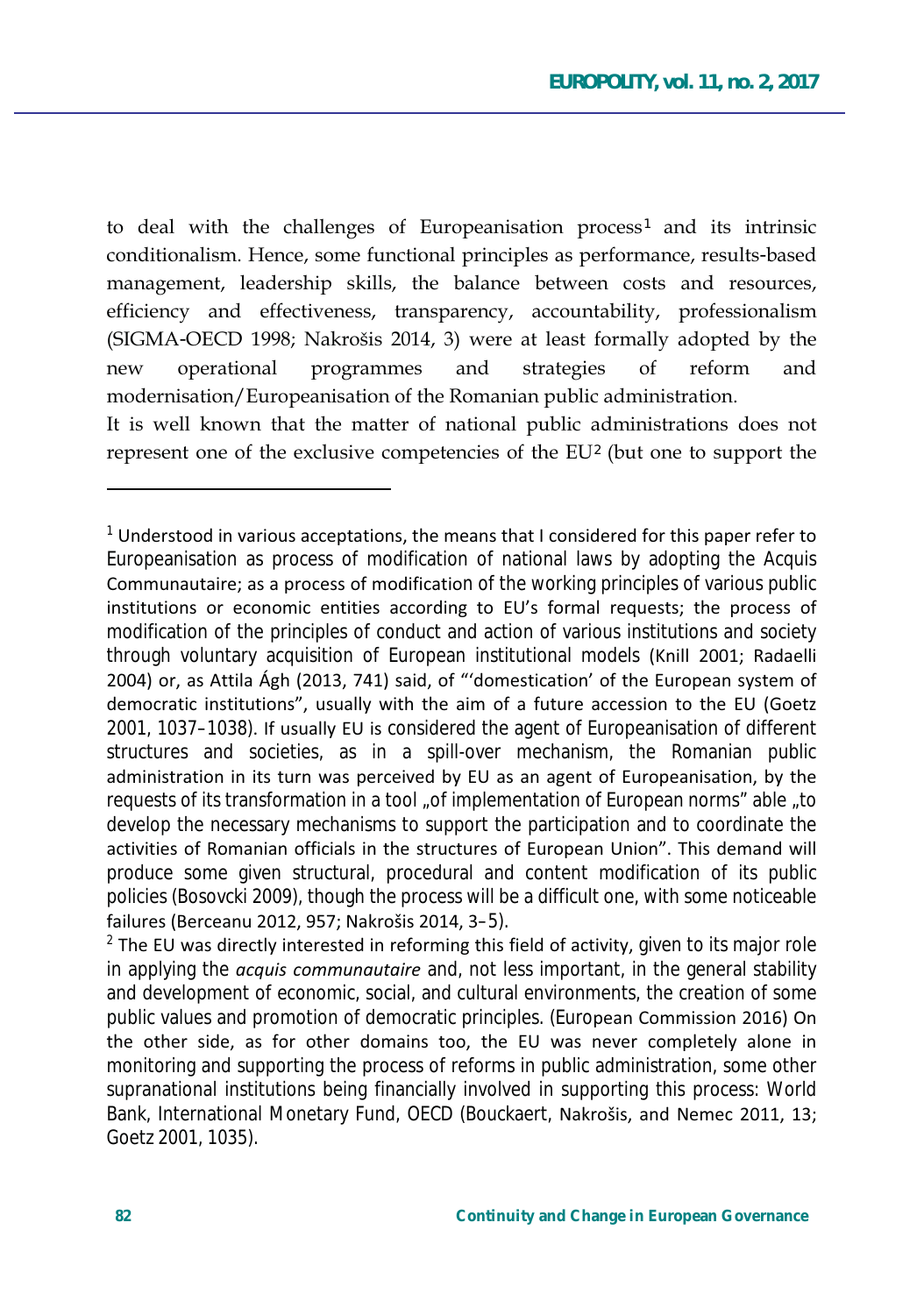actions of MS<sup>1</sup>), and because of this fact this field of national activities was not included in a separate chapter of negotiations<sup>2</sup> and the process of reform was

<sup>&</sup>lt;sup>1</sup> From this perspective it is possible to consider the "structural closure" (Battilana and Casciaro 2012, 383–387) between the EU and its MS as being not so high to provide to the EU a direct causal role of an agent of change (or a "principal-agent," according to Pollack (2005)) in the Romanian administrative field, but one that allotted to Romania, as a candidate State, the possibility to adapt the EU's requests to its particularities. Nonetheless, the analysis of the accession period demonstrate the role and influence of the EU's conditionalism in improving and moving on some processes that, probably, otherwise would have taken much more.

<sup>&</sup>lt;sup>2</sup> However, the consultation of position documents related to all the chapters of negotiations revealed references to the public administration officials, decisions, in the following chapters: **1,** *Free movement of goods*, in relation to the matter of public procurement and the process of monitoring the public free movement of chemical substances and preparations dangerous to humans and the environment; 3, Free *movement of services*, in relation to the necessity of e-government "to ensure the rapid access of citizens and companies to government services"; 5, *Companies law*, in relation to the training of specialists from public administration in the field: 6, *Competition policy*, in relation to the role of public administration units in providing the necessary local regulations for the emergence of market competition concerning the local public services; 7, *Agriculture*, in relation to the establishment of some new public bodies (like the National Cadastre Office), subordinated to the central public administration or of some local responsibilities in the field of animal protection, land fund, etc.; 12, *Statistics*, **13,** *Social policy and employment of labour force*, in relation to some specific bodies operating at national level of public administration; 14, *Energy*, in relation to the role of local public administration in energetic efficiency; 15, *Industrial policy*, in relation with the administrative barriers and business environment and training for public administration officials; 19, Telecommunications and IT, in relation to the digitalisation of the public administration services and e-government; 21, *Regional policy and coordination of structural instruments*, in relation to Nomenclature of Territorial Units for Statistics and public administration units as beneficiaries of the Programme ISPA Environment; 22, *Protection of environment*, in relation to the role of central and local public administration in protected areas, water and waste management, with the role of public administration in environmental law enforcement and completion of the sewerage and sewage infrastructure; 23, *Health and consumers protection*, regarding the collaboration of Consumer Protection Office with central and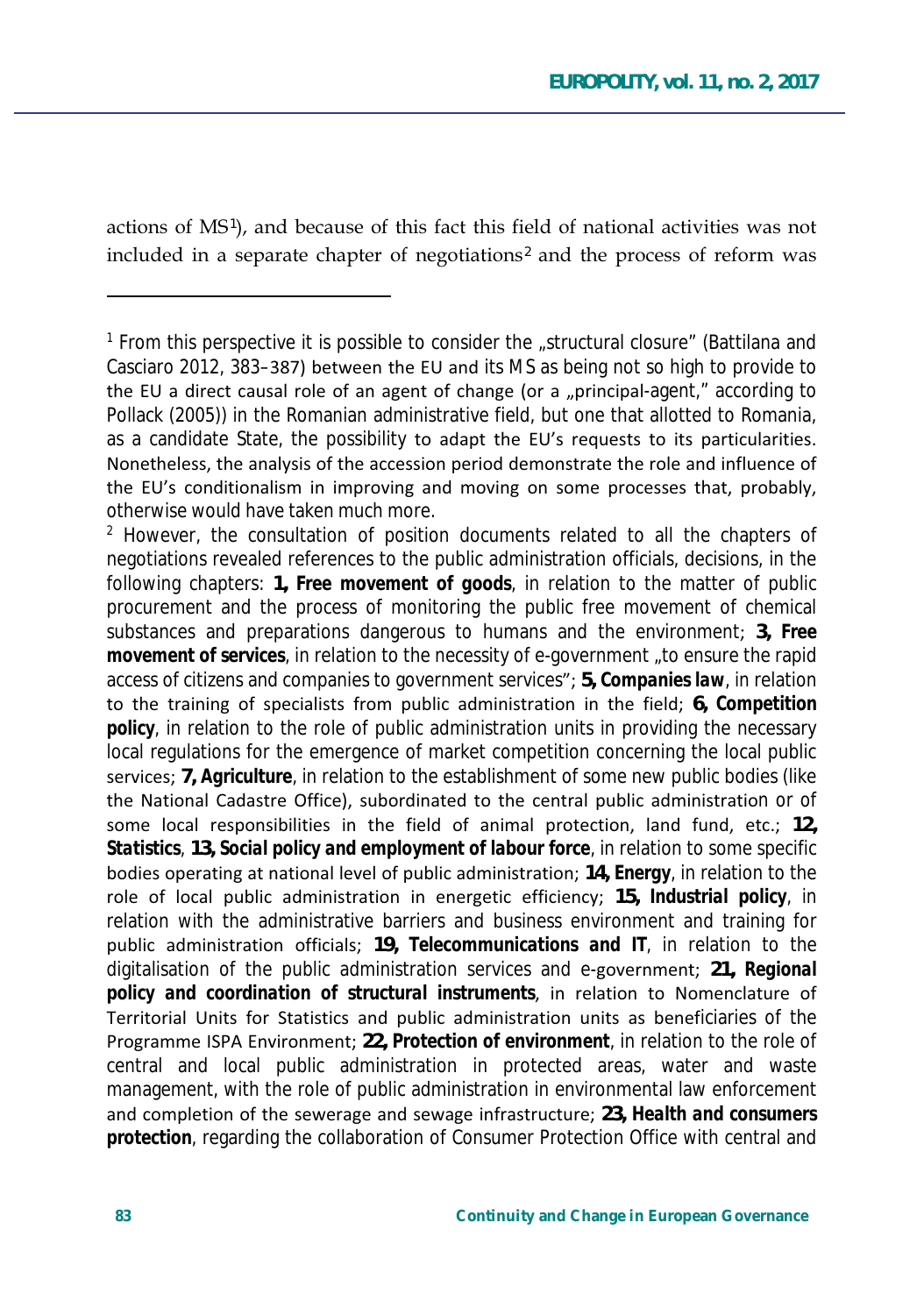different for each candidate/member state (Bouckaert, Nakrošis, and Nemec 2011, 10). Despite of this missing capability, "the reform of public administration in the candidate countries has become one of the main EU accession requirements since the EU Summit in Copenhagen in 1993 and Madrid in 1995" (Cardona 2009, 7), and EU refers to the national administrations as constituting the "European Administrative Space", namely one of "a common set of standards for action within public administration, which is defined by national law and enforced through relevant procedures and accountability mechanisms" (Cardona 2009, 7).<sup>1</sup> Hence, although the candidate states had all the liberty<sup>2</sup> concerning the means used to reform their public administrations, EU considered the public administrations of the new candidate states from three large perspectives: **i./** to be able to accomplish the Criteria of Copenhagen, Madrid and Luxembourg, namely to have the "ability to take on the obligations of membership including adherence to the aims of political, economic and monetary union" in view of implementation of the Acquis Communautaire (European Parliament 1993; Cardona 2009, 3); ii./ structural and investment funds dedicated to economic development of EU's member states could be used as soon as possible by those who need them, and for this purpose, establishing regional structures able to use them was considered necessary; *iii./* the role of

local public administration units; 24, *Justice and internal affairs*, with regards to fight against organised criminality; 28, *Financial control*, regarding local taxes, financial activities of public administration units (CLR 2015). The **Chapter 30,** *Institutions*, provided the obligation, for Romanian part, to improve the fight against corruption by different means: tests of integrity, public campaigns, direct phone line for complaints of corruption, trainings for public officials, adopting laws of decentralisation, salaries of public officials, establishment of Professionist Body of Prefects (Fuerea et al.).

 $1$  An indirect presence of EU, especially related to the integration process, could be found in the establishment of some supranational organisations that European Public Administration Network, The Network of Institutes of and Schools of Public Administration in Central and Eastern Europe.

<sup>&</sup>lt;sup>2</sup> A liberty that was not all the time well managed and which rather disorientated some candidate states and involved, in the end, after accession, a supplementary monitoring period from the part of EU (Societatea Academică din România 2013, 34–37).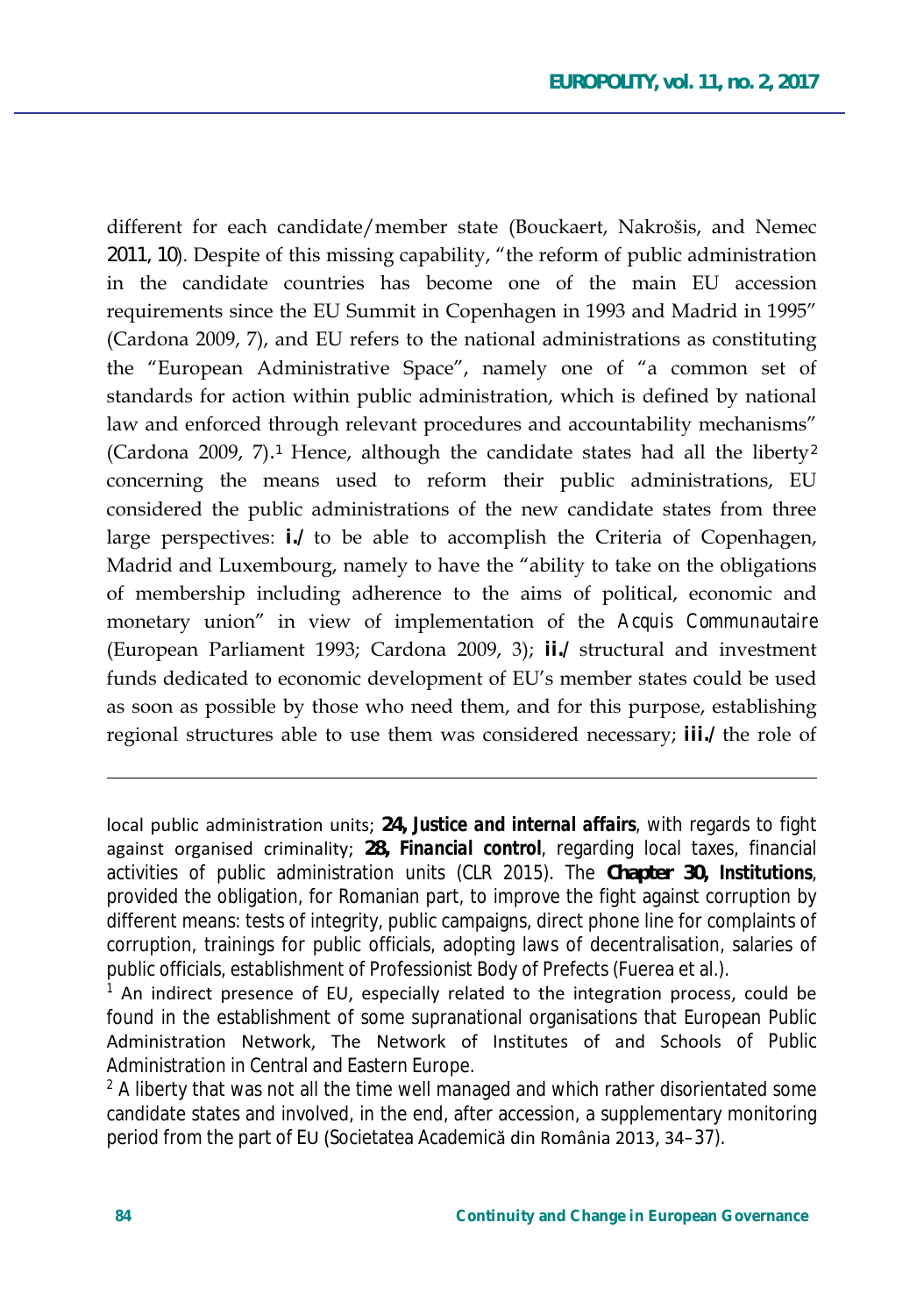public administration in *good governance*, namely in its relations with citizens, relations based on citizens' participation in decisional process, the respect of the laws, efficiency, transparency, professionalism and depoliticisation (Comisia Europeană 2015; Asociația Pro Democrația et al. 2007, 6; Șandru and Tripon 2007,  $103 - 104$ <sup>1</sup>.

Any of these issues could be analysed from different perspectives, but this is not the objective of this study, that has proposed to focus on regionalisation and decentralisation issues as a result (and condition) of the process of accession and of European integration of Romania (Klárik 2004, 76–77, passim; Balogh 2000, 12– 13; Bouckaert, Nakrošis, and Nemec 2011, 11) and representing the second dimension of the public administration reform.

Considering all these theoretical perspectives, the hypothesis of the present study is that the EU was the main engine for the post-communist reform of Romanian public administration, according to some areas of the Acquis Communautaire, conditioning these reforms with the objective of Romania's future accession. The study contains both a quantitative and qualitative analysis of the adopted juridical norms that directly supported the second dimension of Europeanisation, that related to the establishment of some new structures, at least theoretically more efficient in the use of the structural funds and, by consequence, very important for the general economic development of the Romanian society. The study is following two directions of research: a horizontal one, referring to the process of Europeanisation in pre-accesion and postaccession period, and a vertical one, referring to the same process from bottomup and from up to down. The conclusions highlight the main results of the study and restate the change-agent role of EU in the case of Romanian public administration. Hence, the aim of the study is to put into evidence in what extent the EU acted as an agent of change in an area for which the *acquis* is weak represented and its pressures boosted the dynamic of reforms for a given period of time.

<sup>&</sup>lt;sup>1</sup> An analysis on the official perspective the European Commission has developed on governance and good governance was realised in Ion (2013, 93-98).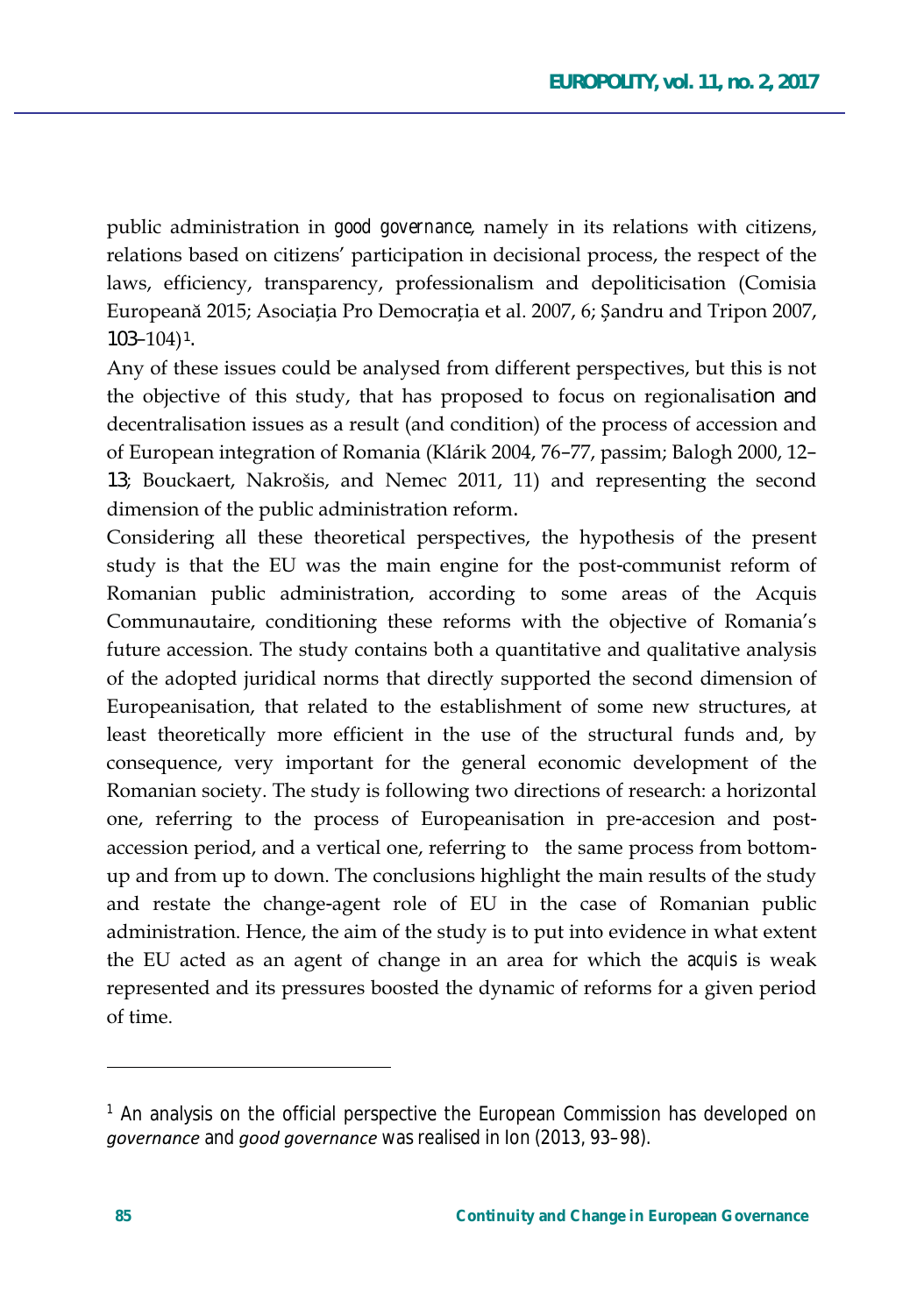## **2.FROM PRE-ACCESSION TO INTEGRATION: LEGISLATIVE AND ORGANISATIONAL APPROACHES**

1.1. Pre-accession period

Although it is not really difficult to largely define the pre-accession period, if we consider positions of some researchers (see the note 3) it is possible to split it in almost two chronological stages: one which starts on 22 June 1995, when Romania launched its EU membership application and ends in December 1999, when the European Council from Helsinki decided to accept Romania's demand, and one developed in the framework of negotiations process, started on 15 February 2000 and finished in December 2004, and concluded with the Treaty of accession (25 April 2005) (European Commission 2015; European Council 1999). The 2005–2007 period may be considered as one of completion, related to the preaccession but also with one foot on the boat of integration, and for this reason I considered it somewhat separately.

Therefore, the pre-accession period, with its takeover of Community Acquis, was very important for Romanian public administration reform, for its modernisation, Europeanisation, according to the demands of EU and, in a given extent, to the demands of the economic and social domestic environments. All the above-mentioned directions of interest of EU on the public administration of the candidate states were implicitly included in the chapters of negotiations and materialised, at the end of the negotiation process, in some new judicial norms and some new specialised institutions, subordinated to some of the central bodies of public administration. Taking into account the three dimensions (presented in the introduction) of EU's interest in the public administration of the candidate states, it is possible to reveal three main dimensions of the public administration reform (adopted in the pre-accession period and continued in the period of integration): **first** is related to its relations with citizens and economic environment; the second concerns the relations between the different levels of the administrative system (local, regional and central), and the **last** regards the functional capacity of the administrative system (the law of the prefect; the law of public finance and others). It is difficult to establish a hierarchy between the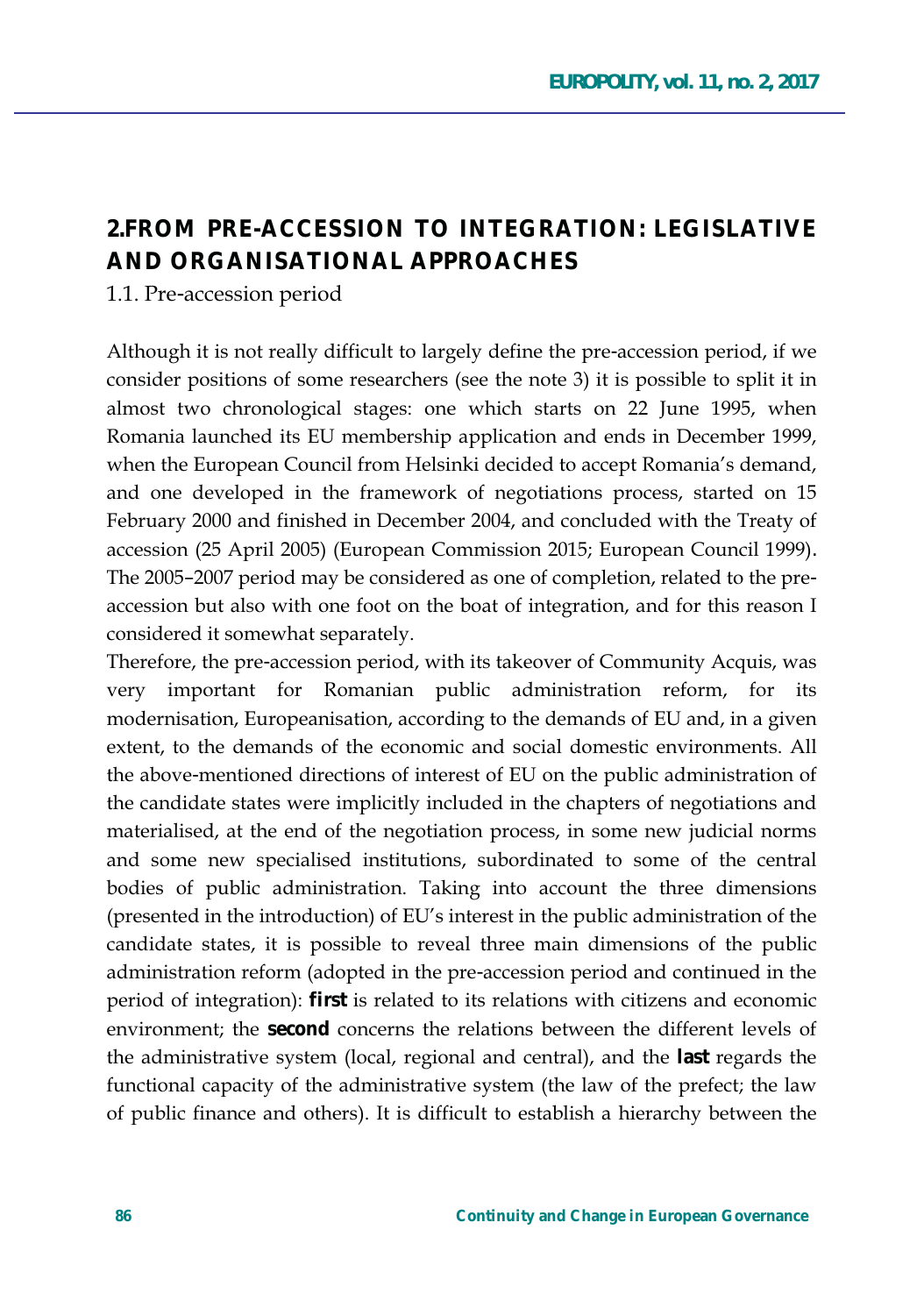three levels of reform, each one being important both by itself and in its interdependences with the other two. These dimensions of reform considered by EU could be retrieved in the directions of public administration reform established by Romanian strategy of reform, and were: strategical (redefining the role of the State in the administrative act), legal (reducing legal confusion by adopting framework laws), **organisational** (simplification of procedures) and cultural (changing values and mode of action<sup>1</sup> of elected representatives and local officials<sup>2</sup>).

<sup>1</sup> As for example the strategies related to the reform and digitalisation of public administration, adopted in 2001. (Strategia Guvernului 2015, 6-7; Guvernul României. Ministerul Administrației Publice 2015). Hudrea (2014) and Moldovan and Macarie (2016) realised two important approaches of organisational culture and applied their researches on some aspects of organisational culture in Romanian public administration, such as typology of organisational culture, the matter of collectivism, the use of working time, meritocracy, power distance and so one. For this study I considered the organisational processes and the behavioural patterns between the members of the public administration and with its beneficiaries as being very important to be changed in the post-communist period, and I analysed the adopted laws that deserved this approach. Hintea and Mora (2005, 85) consider that public organisations "must be able to stimulate the involvement of their members on the basis of understanding values and principles operating in the public domain." Understood from this perspective, the organisational culture of must be "part of the reform", as Sandru and Tripon (2007, 102) highlighted too.

 $^2$  We could add to the citizens in this approach of culture. For Ágh (2013, 741–742) citizens and their active participation in decisional process are essential in the process of Europeanisation, of reaching the third stage of development of political system, that based on the so "sophisticated" governance, which is, in fact, asked to be reached in the process of European integration in order to recover the "historical delay" between the old and the new members of EU and to provide "the institutional reintegration of the public administration to the public life" (Ágh 2013, 746)). Is also Ágh (2010, 7sqq) who highlighted the increased necessity to reform the EU members' public administrations (especially in terms of performance and effectiveness, the main characteristics of the new public management) in order to better cope with challenges of the international crisis, and pointed out the role allotted to regions by Lisbon Strategy in what concerns both the competitiveness and social cohesion.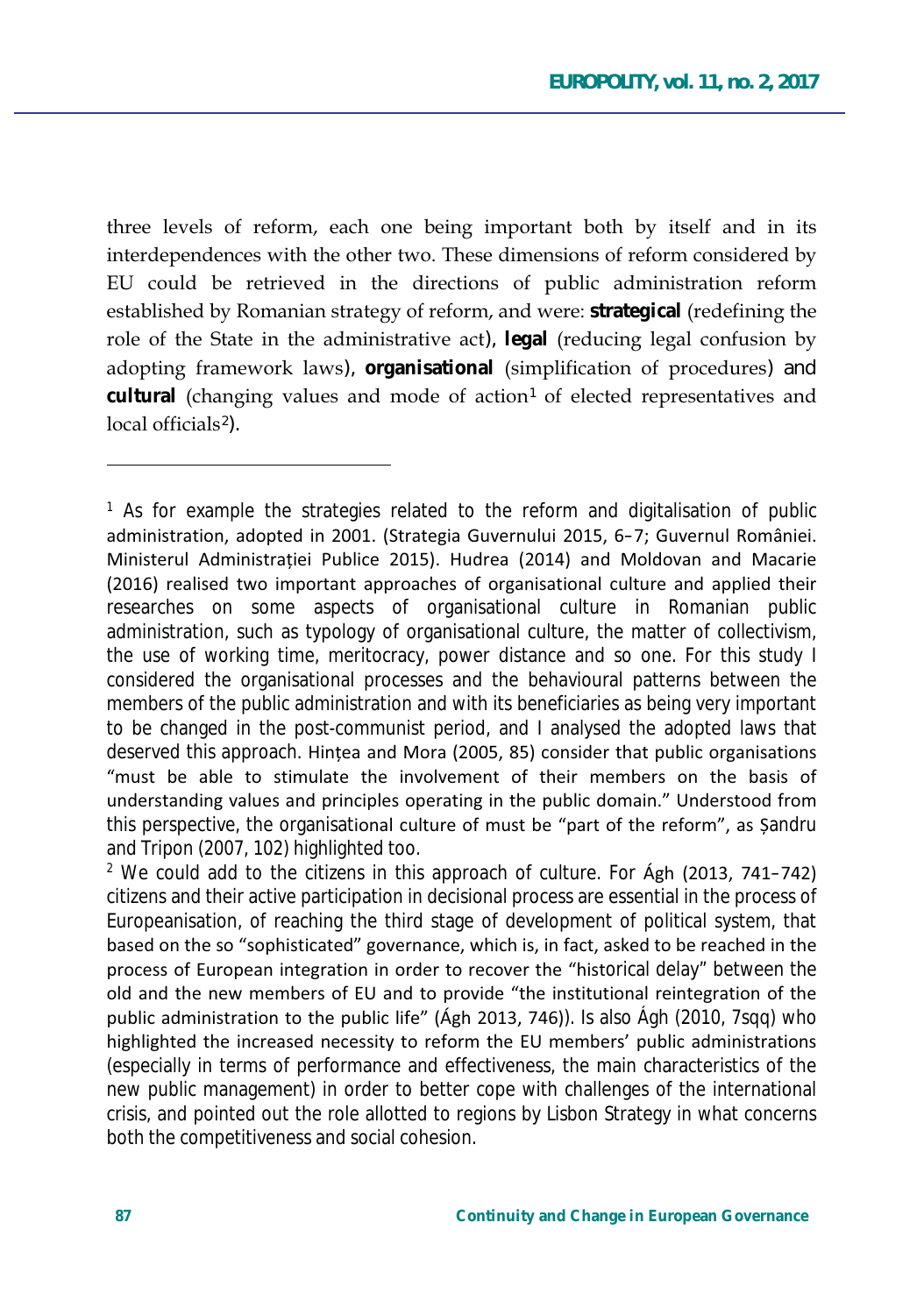Hundreds of legal norms related to the public administration reform were adopted in the pre-accession period, and a qualitative survey of their content could disclose the main directions they focused (strategical, legal, organisational or cultural). The table below (although not exhaustive) attempts to expose the main legal rules focused on the public administration reform with their focus on the second dimension of reform, that concerning the relations between the different levels of the administrative system.

|            | Legislation supporting the reform of Romanian public administration |                            |  |
|------------|---------------------------------------------------------------------|----------------------------|--|
|            | Legal norm                                                          | <b>Direction of reform</b> |  |
|            | Law no. 199/1997 ratifying the European Charter of                  | Strategical                |  |
|            | <b>Local Self-Government</b>                                        |                            |  |
|            | Law no. 151/15 July 1998 on regional development in                 | Organisational             |  |
|            | Romania                                                             |                            |  |
|            | Law 189/1998 on local public finances (amended by                   | Organisational             |  |
|            | <i>Law 86/1999)</i>                                                 |                            |  |
|            | Law 213/17 November 1998, on public property and                    | Organisational             |  |
|            | its legal status                                                    |                            |  |
| 1995-19991 | 115/1999 on<br>ministerial<br>Law<br>responsibility                 | Organisational             |  |
|            | (republished in 2007)                                               |                            |  |
|            | Law 188/1999 on civil service regulations                           | Organisational             |  |
| 2000-2004  | Law 5/2000 on the approval of the National                          | Organisational             |  |
|            | Landscaping Plan - Section III - protected areas                    |                            |  |
|            | Law 326/2001, the law of municipal public services                  | Organisational,            |  |
|            |                                                                     | Cultural                   |  |
|            | Law 90/2001 on the organisation and functioning of                  | Organisational             |  |
|            | the Romanian Government and ministries                              |                            |  |
|            | Decision 299/2001 approving the Regulation of                       | Organisational             |  |
|            | reorganisation and functioning of the National                      |                            |  |
|            | Agency of Civil Servants                                            |                            |  |
|            | Decision 336/2001, establishing the National                        | Organisational             |  |
|            | Committee for Coordination of Rural Development                     |                            |  |
|            | Project                                                             |                            |  |

 $\overline{\phantom{a}}$ 

 $1$  For an analysis of the problems of reform in this period see Hințea (1999).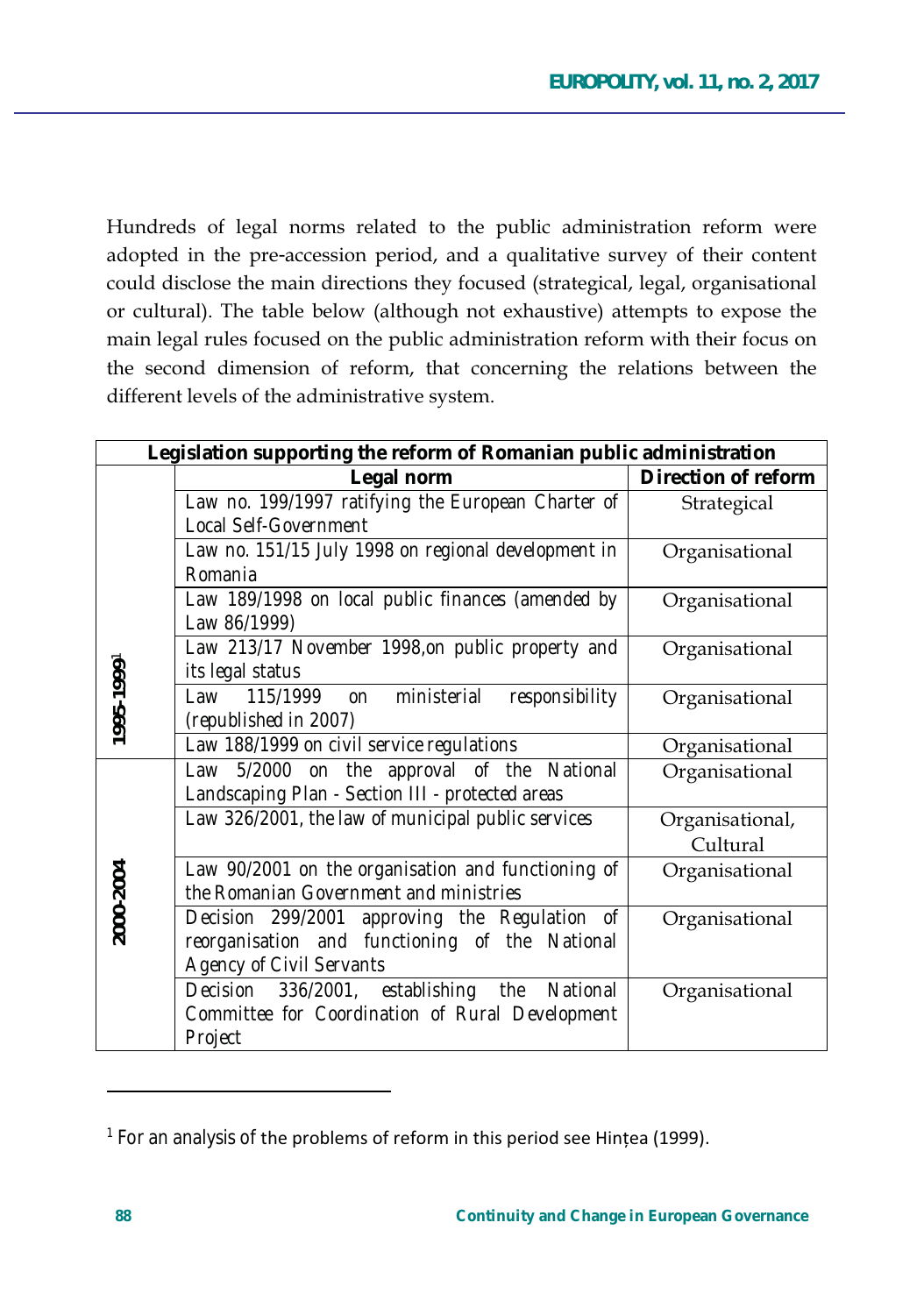| Law 10/2001, on the legal regime of some buildings<br>taken abusively during 6 March 1945 - December 22,<br>1989                                                                                                                                                                             | Cultural                    |
|----------------------------------------------------------------------------------------------------------------------------------------------------------------------------------------------------------------------------------------------------------------------------------------------|-----------------------------|
| 951/27 September 2001 on<br>Decision<br>the<br>no.<br>of the<br>Government Council<br>establishment<br>for<br>monitoring public administration reform                                                                                                                                        | Organisational              |
| Decision no. 1006/4 October 2001, approving the<br>Government<br>Strategy<br>accelerating<br>on<br>public<br>administration reform                                                                                                                                                           | Strategical                 |
| Decision no. 1007/2001 approving the Government<br>Strategy regarding the public administration                                                                                                                                                                                              | Strategical                 |
| Law no. 544/2001 on free access to public information                                                                                                                                                                                                                                        | Cultural                    |
| Law 215/2001, of public administration (completed by<br>Emergency Government no.74 / 2001 and by laws<br>216/2002; 141/2004; 286/2006; 131/2008 35, 50, 323<br>and 375/2009, 59/2010)                                                                                                        | Organisational              |
| Ordinance no. 81/2001 on the establishment and<br>of the<br>organization<br>National<br>Institute<br>οf<br>Administration by Law 329/2009 repealed and<br>replaced by GD 1000/2006                                                                                                           | Strategical                 |
| Ordinance no. 21/2002 on the management of urban<br>and rural areas - approved by Law no. 515/2002                                                                                                                                                                                           | Strategical                 |
| Ordinance no. 24/2002 regarding collection by<br>electronic means of local taxes - approved by Law no.<br>522/2002                                                                                                                                                                           | Organisational,<br>Cultural |
| Ordinance no. 35/2002 approving the Regulation for<br>organizing and functioning of local councils                                                                                                                                                                                           | Organisational              |
| Emergency Ordinance no. 5/2002 on imposing<br>restrictions for local elected officials and civil servants                                                                                                                                                                                    | Organisational,<br>Cultural |
| Government Decision 209/2002, approving the action<br>plan for removing administrative barriers in business                                                                                                                                                                                  | Cultural                    |
| Ordinance no. 8/23 October 2002, to ratify the<br>Financing Memorandum between the Romanian<br>Government and the European Commission on<br>horizontal program to prepare candidate countries for<br>Extended Decentralisation (EDIS) in the management<br>of pre-accession funds in Romania | Strategical                 |
| Law 500/2002, on public finances                                                                                                                                                                                                                                                             | Organisational              |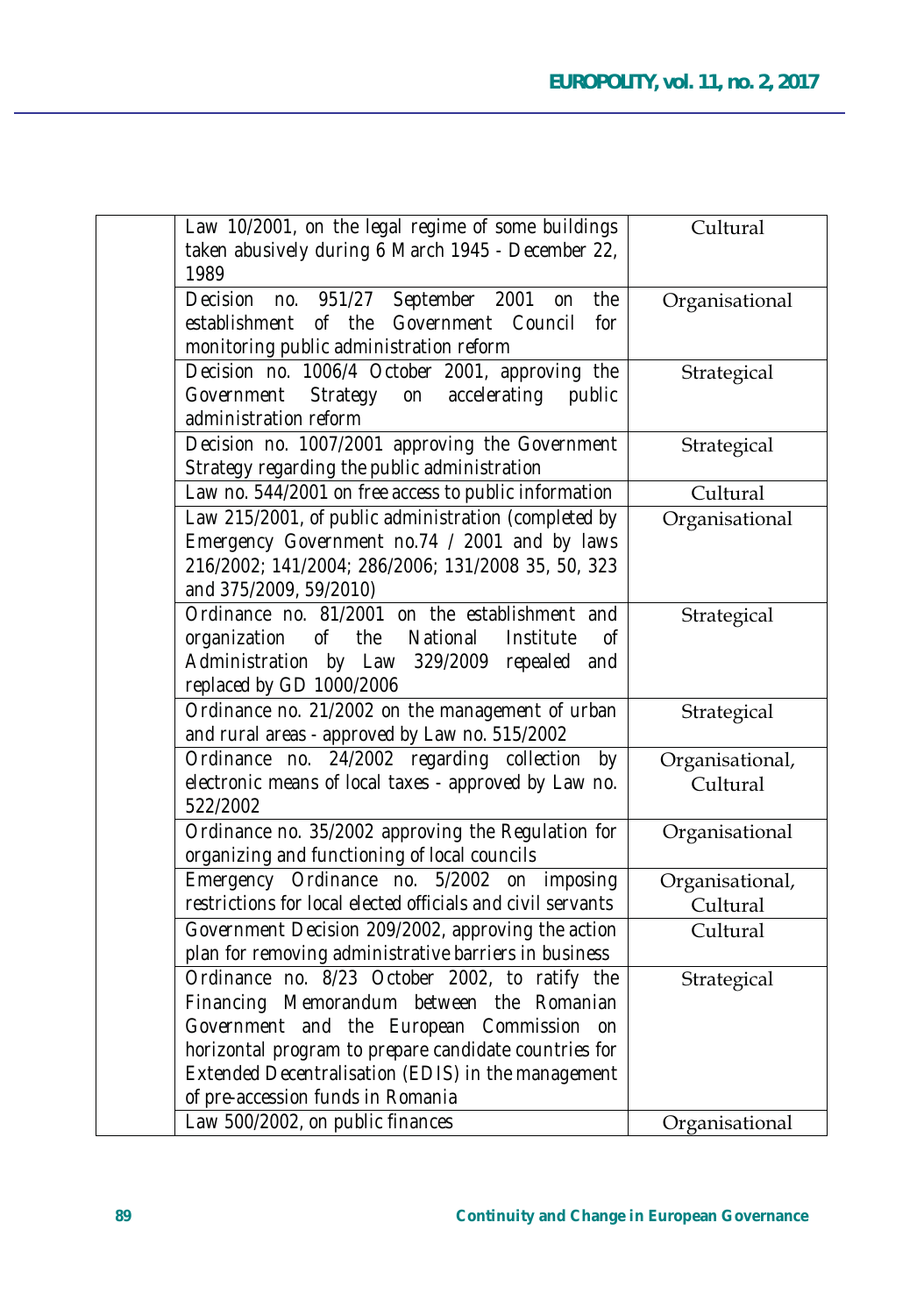| Law 672/2002, on public internal audit                                                                     | Organisational  |
|------------------------------------------------------------------------------------------------------------|-----------------|
| Decision no. 1.555 / 2002 on the designation of                                                            |                 |
| bodies<br>responsible<br>for<br>institutions<br>and<br>the                                                 |                 |
| coordination, implementation and management of EU                                                          |                 |
| financial assistance through structural instruments                                                        |                 |
| Ordinance no. 27/2003, amending and supplementing                                                          | Organisational  |
| Law no. 151/1998 on regional development in                                                                |                 |
| Romania<br>256/10 June 2003,<br>the                                                                        |                 |
| approving<br>Law<br>no.<br>Government Ordinance no. 27/2003 amending and                                   | Organisational  |
| supplementing the Law no. 151/1998 on regional                                                             |                 |
| development in Romania                                                                                     |                 |
| Law 96/2003, approving Government Ordinance no.                                                            | Legal           |
| 53/2002<br>Framework on the Statute of<br>the                                                              |                 |
| administrative-territorial unit                                                                            |                 |
| Law no. 161/19 April 2003, on measures to ensure                                                           | Cultural        |
| transparency in exercising public dignities, public                                                        |                 |
| functions<br>business<br>and<br>in<br>the<br>environment,                                                  |                 |
| preventing and sanctioning corruption                                                                      |                 |
| Law no. 340/12 July 2004, on the institution of the                                                        | Organisational  |
| prefect                                                                                                    |                 |
| Ordinance<br>56/2004<br>Emergency<br>no.<br>the<br>on                                                      | Organisational, |
| establishment of the special status of civil servant<br>called public manager                              | Cultural        |
| Law no. 7/18.02.2004, Code of conduct for civil                                                            | Cultural        |
| servants                                                                                                   |                 |
| Decision no. 1.083 / 2004 on the organisation and                                                          |                 |
| Οf<br>the<br>National<br>Institute<br>functioning<br>οf                                                    |                 |
| Administration and regional training centres for local                                                     |                 |
| government                                                                                                 |                 |
| Law 315/2004, on regional development in Romania                                                           | Organisational  |
| Decision no. 2.001 / 2004 for the amendment of Art.                                                        | Organisational  |
| 18 of Government Decision no. 497/2004 establishing<br>institutional framework<br>for coordination,<br>the |                 |
| implementation and management of structural                                                                |                 |
| instruments                                                                                                |                 |
| 339/12<br>Framework<br>Law<br>July<br>2004<br>no.<br>on                                                    | Legal,          |
| decentralisation                                                                                           | Organisational  |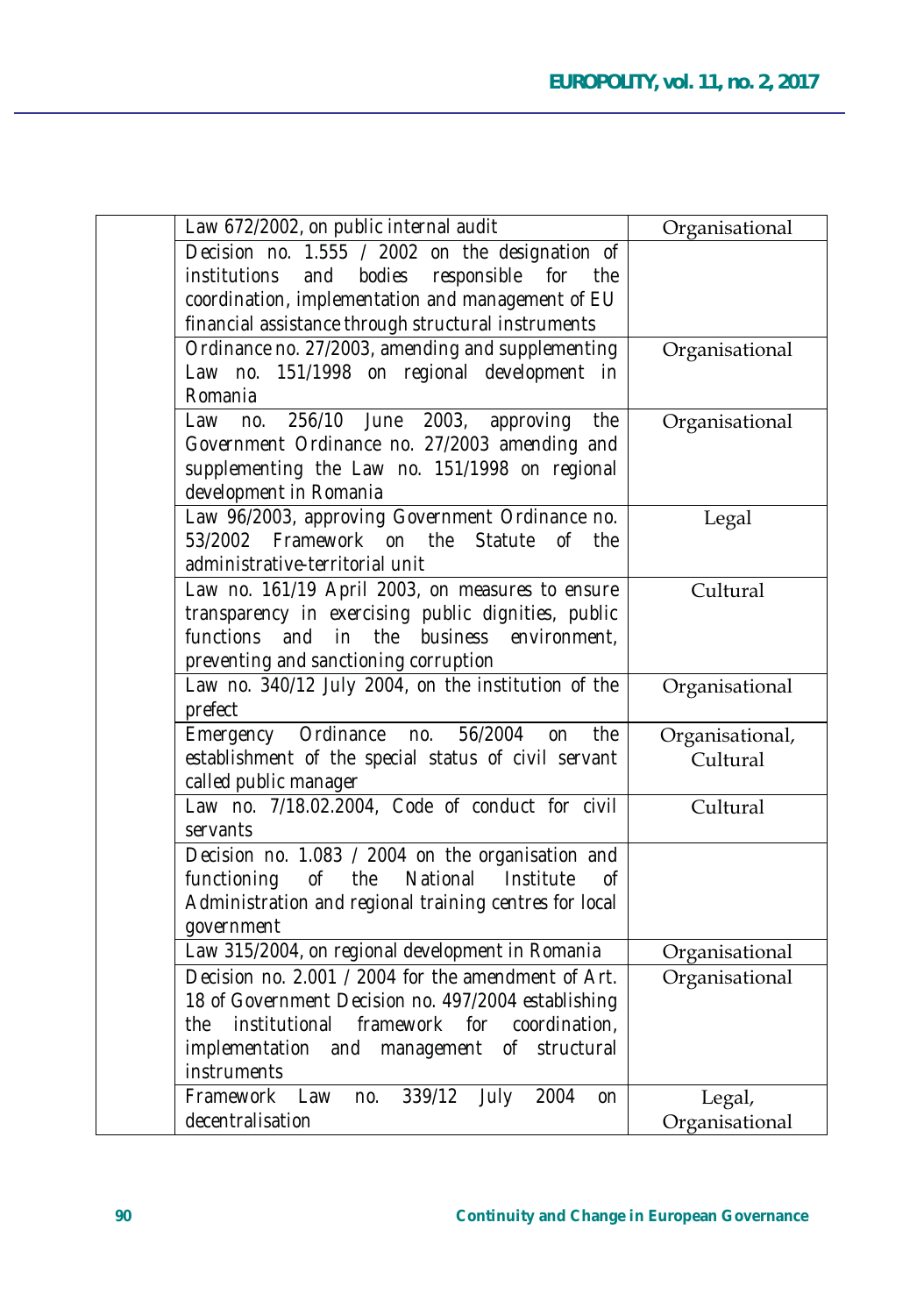|           | Emergency Ordinance no.111 / 2004 amending and<br>supplementing Law no. 315/2004 on regional<br>development in Romania                          |                          |
|-----------|-------------------------------------------------------------------------------------------------------------------------------------------------|--------------------------|
|           | Decision no. 497/2004, establishing the institutional<br>framework for coordination, implementation and<br>management of structural instruments | Organisational           |
|           | Law 554/2004, the administrative jurisdiction<br>(amended in 2007 and 2008)                                                                     | Organisational           |
|           | Decision no. 699/2004 approving and updating<br>government strategy on accelerating public<br>administration reform for 2004-2006               | Strategical              |
|           | Decision 1256/2004 approving the Regulation for<br>organizing and functioning of regional development<br>councils                               | Organisational           |
| 2005-2006 | Decision No. 772/14 July 2005 to approve the<br>organisation and functioning of the National Council<br>for Regional Development                | Organisational           |
|           | Framework Law no. 195/2006 for decentralisation                                                                                                 | Legal,<br>Organisational |
|           | Law no. 273/2006 on Local Public Finance                                                                                                        | Organisational           |
|           | Law no. 286/2006 amending and supplementing the<br>Law no. 215/2001, on Local Public Administration                                             | Organisational           |
|           | Law no. 181/2006 the approval of OUG no. 179/2005<br>amending and supplementing Law no. 340/2004<br>regarding the institution of the Prefect    | Organisational           |
|           | Decision no. 1000/2006 on the organization and<br>functioning of the National Agency of Civil Servants                                          | Organisational           |
|           | Emergency Ordinance No.1 / 2006 on measures to<br>strengthen administrative capacity for the integration<br>of Romania into the European Union  | Organisational           |

**Source**: realised by author using information from Indaco LegeStart (2015) and CLR (2015).

The information presented in the table above reveals that the interest of Romanian government for the reorganisation of the public administration was enough important in the period of negotiating the EU's accessing process. As it is possible to observe following this qualitative survey of the main legal norms, the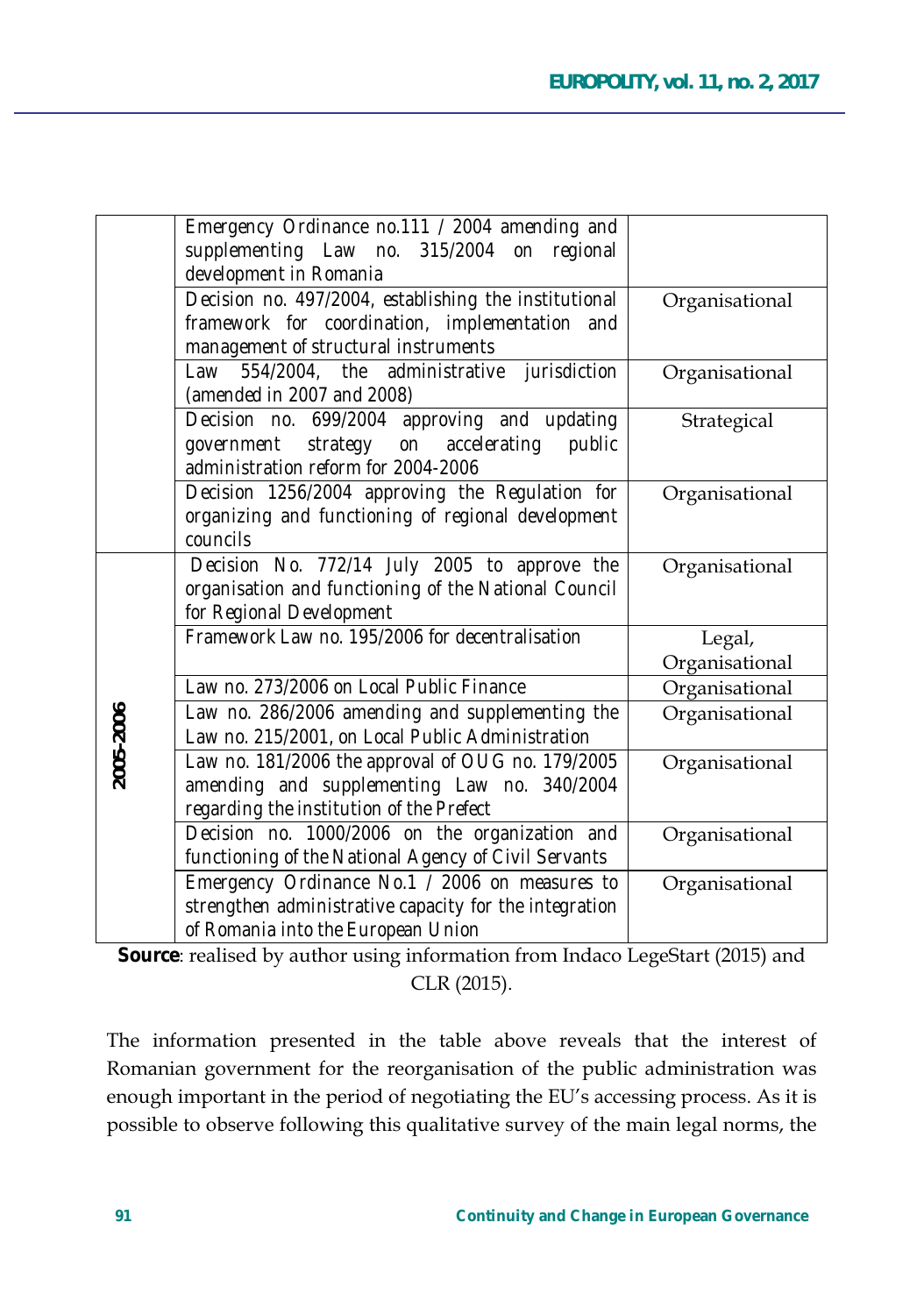perspective of the future integration to EU imposed to Romania some new principles related to the organisation, not only to functionality<sup>1</sup> of the public administration, as the principle of subsidiarity applied in the process of decentralisation and regionalisation, all with a very well-known double aim: for a closer relation between citizens and decision-makers and to solve the issue of distribution of European structural funds. The organisational approach represented the core of public administration reform in the pre-accession period, and this situation has prompted many complaints from a part of the public opinion, considering the adopted measures as insufficient for a future member state of EU. Assuming and applying the principle of subsidiarity and realising the decentralisation and regionalisation process were some perspectives also approached by some small groups of opinion leaders and some civil organisations<sup>2</sup> in some key moments and for a short-enough period of time, but without influencing the decision-makers. The visible legislative relaxation<sup>3</sup> of the

<sup>&</sup>lt;sup>1</sup> As a result of the new legal rules related to the reform of public administration, some organisations focused on the assessment of the efficiency of this field, were established, although there is not so much data about the results of this assessment process. So, Association of the Economic Directors of County Councils of Romania, by a European funded project, tried "to define, to formulate and to interpret a set of economic and financial indicators for evaluating the effectiveness of local government management, the analysis of performance, and to track how the objectives of the reform are implemented and the decentralisation process is developed." (PNAP 2005a)

<sup>&</sup>lt;sup>2</sup> It is possible to mention especially the following: *Proclamation of Timișoara*, in 1989; the group "Provincia", 1998-2001 or the members of the group "Liga ProEuropa", 1995-2007; occasional articles in the weekly Revista 22 or in different newspapers. More information about the approaches of the opinion leaders in: Dogot (2006, 103-110; Revista 22 2015). The debates organised by opinion leaders were usually related to some events dwell with political discussions or project of law related to the process of regionalisation. Hence, with the exception of some specialists who focus systematically, by their researches, on this process, in the pre-accession period the issue of regionalisation does not really represent a subject matter for public opinion.

 $3$  Nonetheless, considering the amount of adopted legislative documents, Sandru and Tripon (2007, 103) appreciated the public administration as being more dynamic (299 new laws) than health (207) and education system (115 new laws).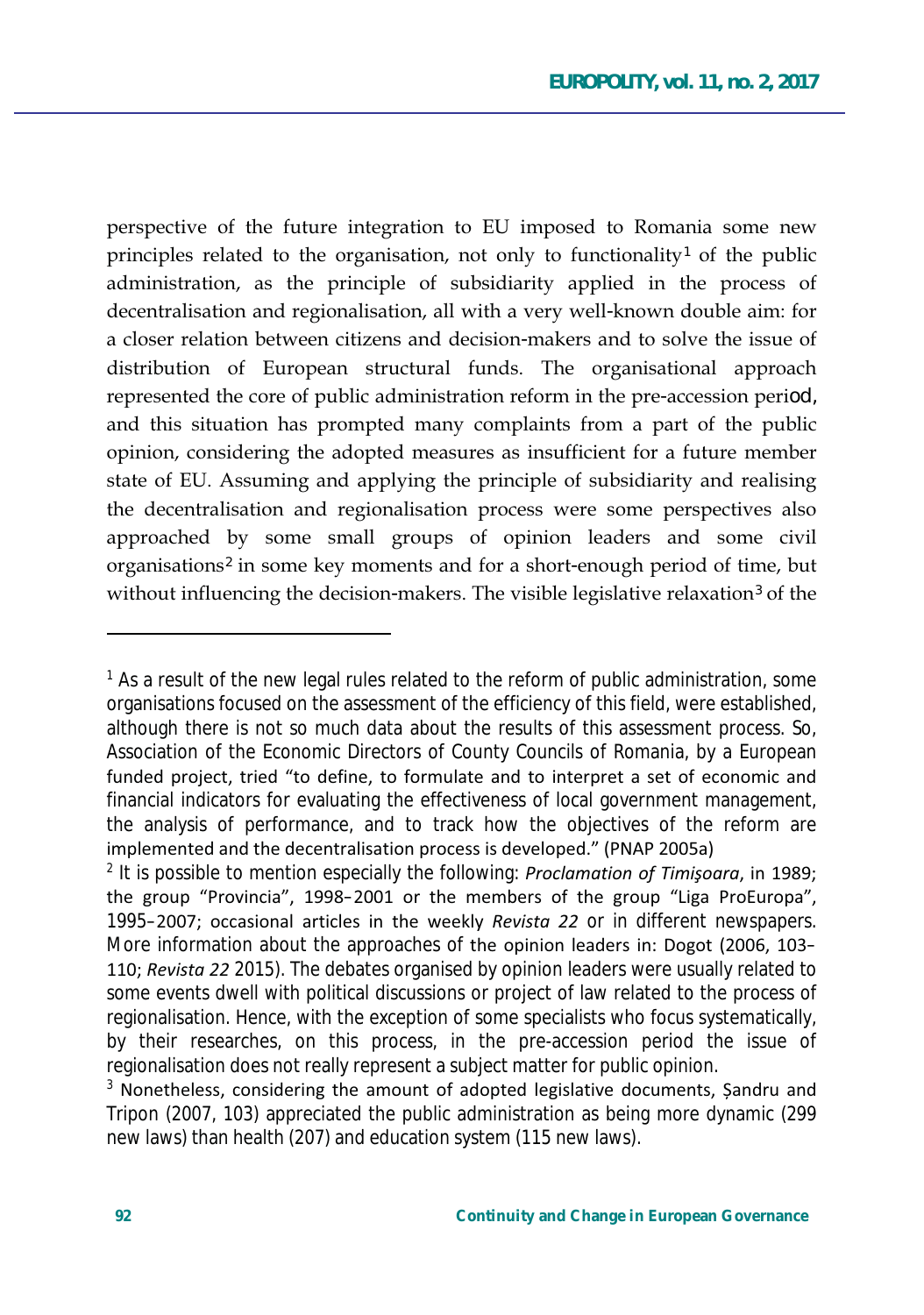two years before the moment of integration to EU is a proof that Romanian authorities did not assume, in their entirety and with full conviction, those principles and the very concept of public administration reform. It is an incipient phase in this sense<sup>1</sup>, but at the same time it begins the period when Romania will do it not only because of EU pressures, but because of the fact that some rules or principles are implemented with difficulty<sup>2</sup>, the challenges that local public administration are more and more important and various, and so EU will be accompanied in its requirements by some local pressures for reform and modernisation

As regarding the decentralisation, it represented an objective of all the governments and prime-ministers of the period of pre-accession and integration, and it was intended to be finished until 2008, when the transfer both of attributions and resources had to be realised. With this purpose was adopted the Framework Law 195/2006 on decentralisation (PNAP 2005b), and starting with the same year the government began the restructuration of the central public authorities, under the survey of the Central Unit for Public Administration Reform (established in 2002) (Profiroiu 2002, 13-23), but this process has not been without problems. The local authorities had not the experience to manage the public services (schools, hospitals, cultural institutions, sports hall, public safety, social assistance, institutions related to environment and agriculture, asset management), and initially tried to resist accepting new responsibilities, particularly that they were distributed without the necessary funds to achieve them  $(PNAP 2010b)$ .

From a cu cultural point of view, in 2008, Liviu Radu, the Secretary of the State charged with administration reform in the Ministry of Interior and Administrative Reform, considered that despite of the various training programmes for the public officials, it existed yet, amongst them, "complacency

 $\overline{\phantom{a}}$ 

<sup>&</sup>lt;sup>1</sup> For example, they were established the principles and the fields of decentralisation and local administrative autonomy but outside of any fiscal decentralisation and autonomy too.

<sup>&</sup>lt;sup>2</sup> As for example the principle of transparency and predictability of funds allocation, which was not entirely and all the time respected.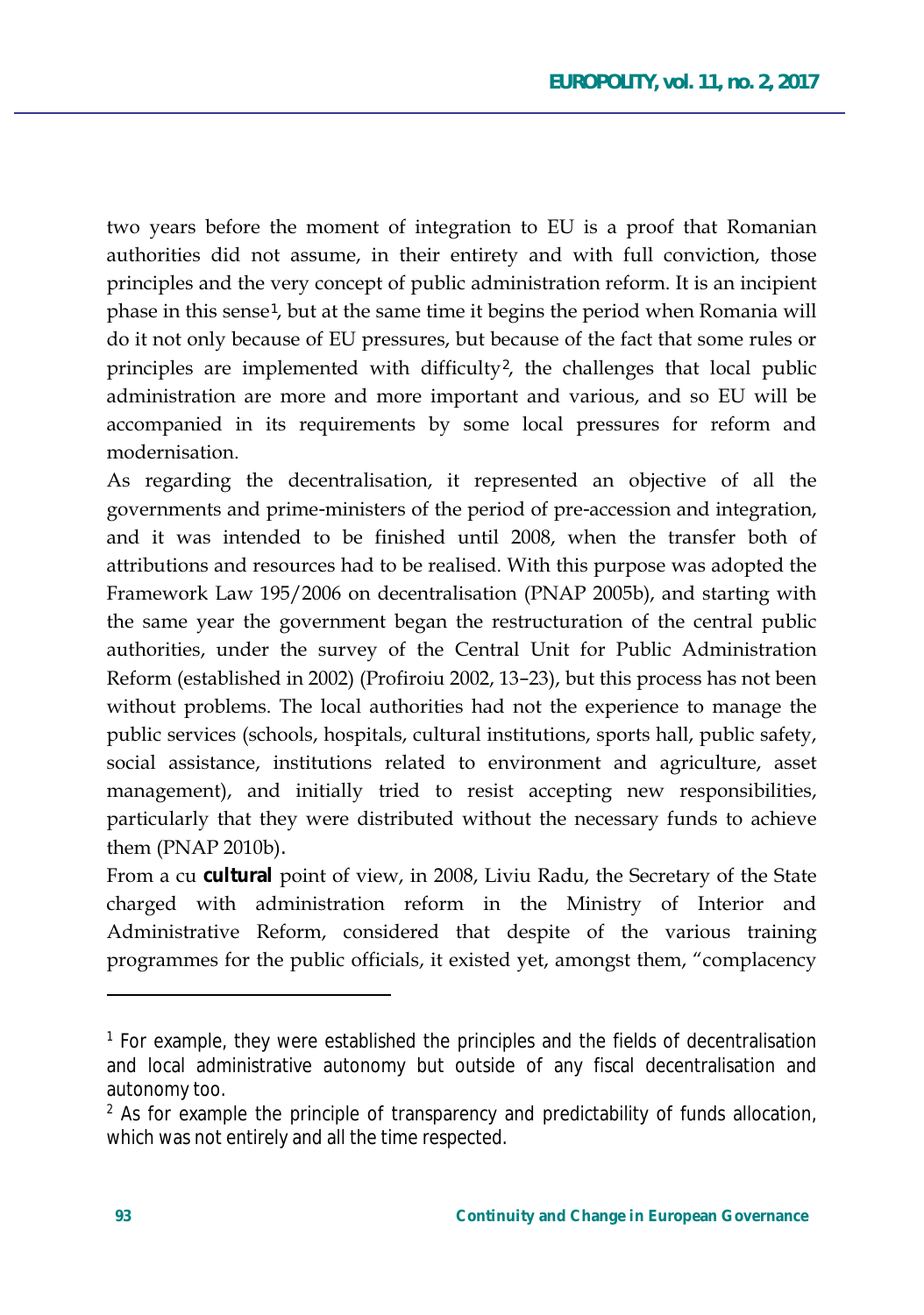or lack of desire to make reform", lack of planning, lack of a culture of evaluation and of practice of impact analysis (especially at local level). (PNAP 2008) Since 2008 were launched numerous debates related to the financial decentralisation and were adopted new legal norms related to local finances, procurements, deconcentration, healthcare, education, decentralisation of competitions for leading positions. In 2011 the process seems to have become more balanced, though is yet unfinished. The change of government in 2012 and the failure of the process of regionalisation refocused attention of decision-makers on the unachieved objectives of decentralisation and elaborated a new law of decentralisation, but a new failure will be registered when Romanian Constitutional Court considered it as unconstitutional. (Andrei 2013; PNAP 2014a) The presidential elections of the end of 2014 diverted attention of decision-makers from the matter of decentralisation (PNAP 2014d), and so the problem of decentralisation could be found on the agenda of the newly installed government, that of Dacian Ciolos (PNAP 2015a).

# **3.THE POST-ACCESSION PERIOD AND THE MATTER OF REFORM: APPROACHES FROM UP TO DOWN**

In order to compare the pre-accession and post-accession periods from the perspective of initiated and realised reforms I used the legislative database Indaco LegeStart and the information retrieved on the national public administration portal, that are the official sources of information for the status of reform of the Romanian public administration. In addition to these sources could be analysed the political positions and programmes related to public administration reform, but I considered the approaches of some other authors (Bűkfeyes-Rákossy 2015; Hințea and Neamțu 2014/2015; Nakrošis and Bankauskaitė-Grigaliūnienė 2014; Agh 2013; Agh 2010) as being sufficient in arguing the legislative evidences presented bellow.

Although still monitored, in post-accession period Romania seems even more chaotic in terms of the process of reform of public administration. Hence, after its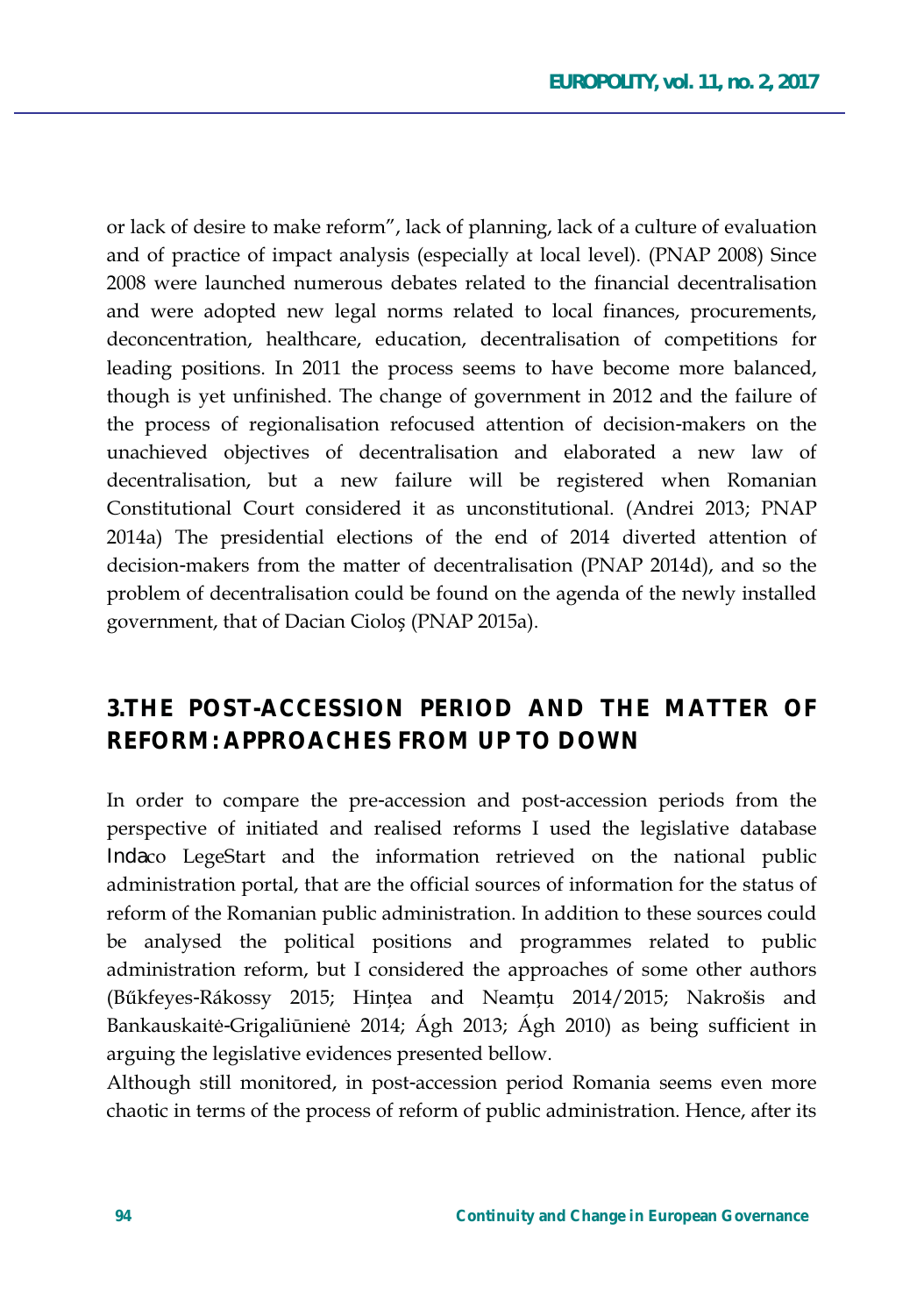accession to EU, the 1<sup>st</sup> January 2007, Romania stagnated<sup>1</sup> the process of regionalisation in spite of some less developed and never accomplished political initiatives which rose especially in the period 2011-2013, under the pressure of the new budgetary period of EU, 2014–2020, and of the new rules on financing (PNAP 2013c; 2011a; Hintea and Neamtu 2014/2015, 92, Săgeată 2012). It is possible to assert that, for the post-accession period, the extended role of changeagent from the EU to the Europeanised structures, in our case the public administration, is not (yet) deeply and in a homogenous manner achieved by the administrative units. Different studies show that the level of real compliance with the values and principles of the agent of change modified in the postaccession period for all the states of the Central and Eastern Europe, under the influence of various factors: the objective of accession was reached; before the Lisbon Treaty, the missing capabilities of the EU related to national public administration, and after the failure to apply the new adopted norms and sanctions; political and ideological changes at national level; conservatism and even opposition toward the institutional reform; institutional and cultural differences (Nakrošis and Bankauskaitė-Grigaliūnienė 2014, 6; Bouckaert, Nakrošis, and Nemec 2011; Elbasani 2009, 5). Nonetheless, relevant legal rules related to the cultural aspects were adopted and they started to produces their effects, although the pressure of citizens for this type of changes is not the same for all the units of public administration, and so changes are different for urban and rural areas, as for different regions. As regards the deepening of the organisational reform, this faced both an up to down (rather less) dynamic, and an opposite one, from down to up, but from a different perspective. The first one, from up to down, refers to the essays of the central public administration, by its decision makers, to continue the process of decentralisation and regionalisation, but if decentralisation improved in some aspects, the regionalisation remained unchanged, although in 2014 the Chairman of the Committee for Public

 $1$  Ágh (2013, 743) considers this phenomenon of "reform fatigue" as a natural one, in the context of the hard works developed in the candidate states in order to access the EU and the "cumulative" and "stormy transformations" resulted (in a short time) from these efforts. See too Goetz (2001, 1041).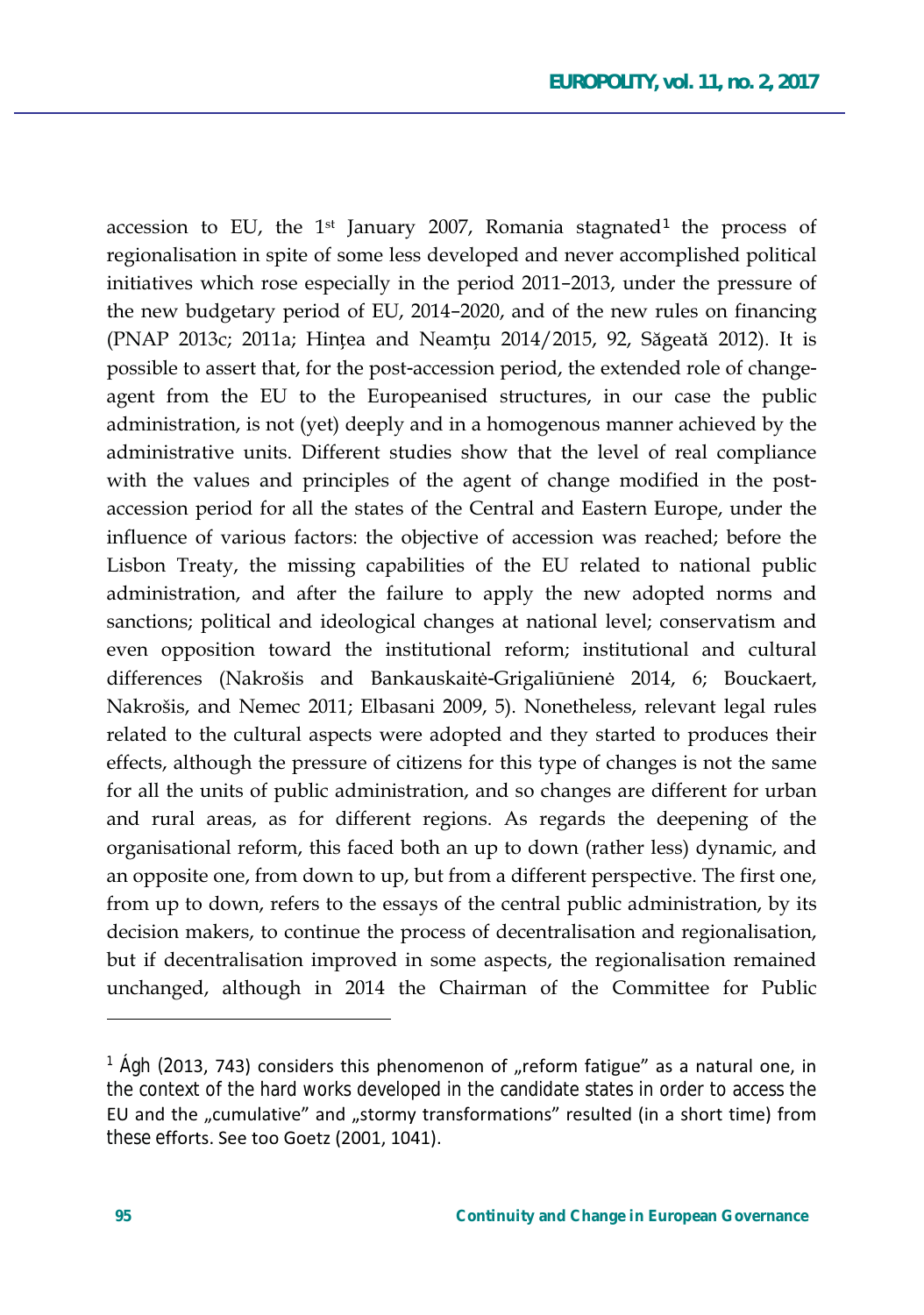Administration and Spatial Planning of the Chamber of Deputies, Victor Paul Dobre, stated that the "Romanian government has reached its limits and requires a major administrative reform" (PNAP 2015c).

| Legislation supporting the reform of Romanian public administration <sup>1</sup> |                                                         |                |  |
|----------------------------------------------------------------------------------|---------------------------------------------------------|----------------|--|
|                                                                                  | Legal norm                                              | Direction of   |  |
|                                                                                  |                                                         | reform         |  |
| present                                                                          | Ordinance no. 139/2008 approving the rules for the      | Strategical    |  |
|                                                                                  | of the Framework<br>application<br>Law<br>for           |                |  |
|                                                                                  | decentralization no 195/2006                            |                |  |
| $\mathbf I$                                                                      | Law no. 329/2009 on the reorganization of public        | Organisational |  |
| 2007                                                                             | authorities and institutions, rationalisation of public |                |  |
|                                                                                  | expenditure, business support and compliance            |                |  |
|                                                                                  | agreements with the<br>framework<br>European            |                |  |
|                                                                                  | Commission and the International Monetary Fund          |                |  |
| 2013                                                                             | Decision to amend the Annex of Decision no.             | Organisational |  |
|                                                                                  | 137/2013 of Prime minister, on the establishment of     |                |  |
|                                                                                  | Inter-ministerial Technical Committee<br>the I<br>for   |                |  |
|                                                                                  | regionalization-decentralization                        |                |  |

**Source:** realised by author using information from Indaco LegeStart (2015) and CLR (2015).

A qualitative survey of the references to the regionalisation on the National Portal of Public Administration<sup>2</sup> could reveal the new dimension of public

<sup>&</sup>lt;sup>1</sup> To these legal norms is necessary to add the specific organisational rules adopted in the process of decentralisation, but because of their great number we prefer not to enumerate them here.

<sup>&</sup>lt;sup>2</sup> On the National Portal of Public Administration there are more than 300 articles and links to articles related to the opinions of political leaders and local elected officials on the matter of regionalisation. A qualitative survey on these revealed how much the Romanian officials changed their approach with regards to the necessity of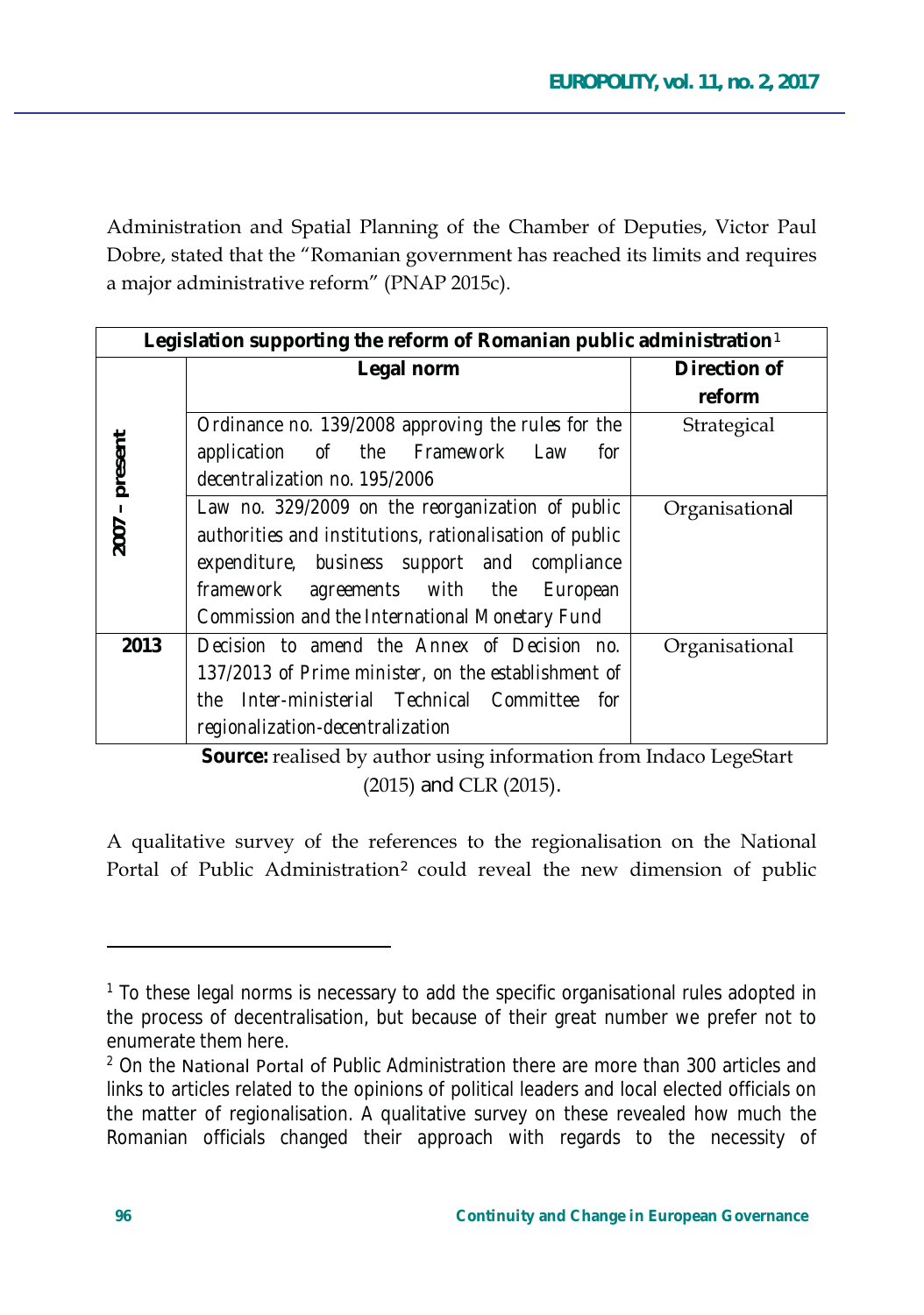administration reform from the perspective of regionalisation. As an example, Vasile Dâncu, one of the leading specialists in the issue of regionalisation and an influential member of one of the political parties who tried constantly, during the pre-accession period, to oppose this process, believes that regionalisation "must be conducted with rationality and targeted primarily on modernising administration", a modernisation consisting in a bigger activism of local administration, possible by another type of education of the public officials, a simplification of bureaucracy<sup>1</sup>, all these being a source, in the end (after one-two decades), of a bigger social cohesion and for fewer gaps between the centre and peripheral regions of Romania. (PNAP 2013j) These ideas were completely impossible for the largest part of politicians of the pre-accession period, and the key characters and the quality of Romanian political class did not change dramatically this time. However, despite the re-launch of debates on regionalisation and of larger public support (PNAP 2013i) than in pre-accession period, some missing elements in achieving this process were, beside some legal aspects (the necessity to modify the Constitution<sup>2</sup> and some laws), the misunderstandings both with political opposition (in Parliament and at local level, in the public administration units) and the political will. The intended and frequently invoked referendum regarding the modification of Constitution never held, notwithstanding an assessment of the public support for regionalisation, which revealed that Romanians were now largely favourable to this process; the poll opinion revealed that citizens generally supported decentralisation and even

regionalisation and decentralisation, although some conservative voices still persist (PNAP 2015).

 $^1$  "Bureaucracy was seen as one of the fundamental explanations for the current crisis of the Romanian administration" (Goudenhooft 2009, 76), and the highly bureaucratised institutions, as the public administration is, are the most resistant to the changes, whatever these changes are asked by citizens (bottom up) of other institutions, even superior institutions (up to down) (Tripon and Ghioltan 1999; Hintea and Şandor 2000, 29–30 Filip and Onofrei 2000, 115).

 $^2$  Already modified in 2003, so in the period of negotiations, but without considering, at the time, the problem of regionalisation, but, on the contrary, trying to avoid it constantly.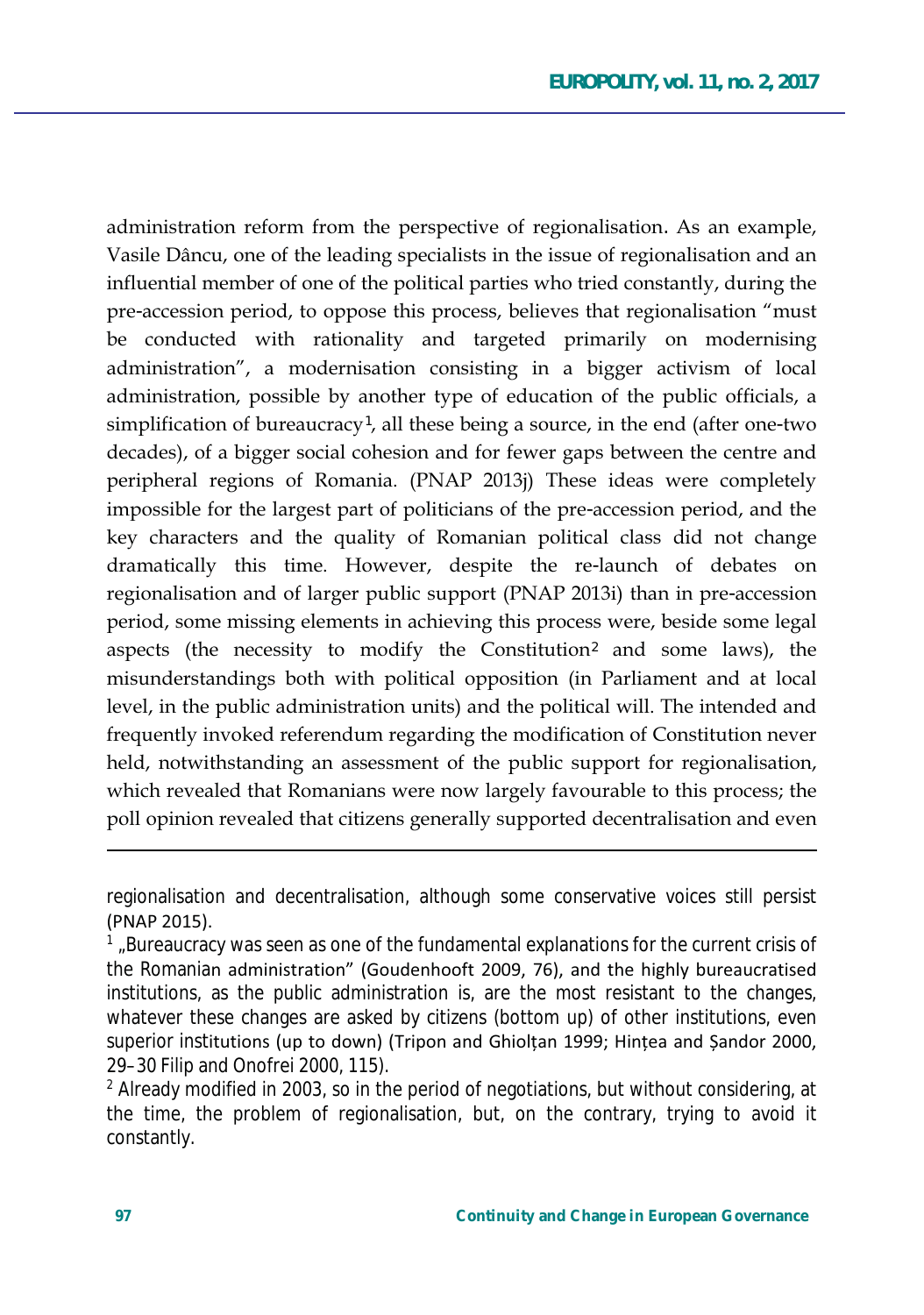regionalisation. Endless discussions on regionalisation based on local fears and/or prides<sup>1</sup>, the lack of knowledge and understanding of the advantages of regionalisation in financing the local project, the difficulties in establishing the distribution of financial resources and of attributions, the different plans of politicians and of specialists (PNAP 2006), with the certainty that EU funds will not be lost if the new regionalisation process were not to be achieved, dramatically shortened the time devoted to the regionalization process, leading to its possible delay for 2022 (PNAP 2013d, e). Hence, though not because of it, the EU has not acted as an agent of change in the regionalisation during Romania's integration process. The Euro-parliamentary and presidential elections of 2014 completely removed the attention of decision makers from the matter of regionalisation, and 2015 changed nothing, despite of some expressed intentions in this sense (PNAP 2014b, c). According to the law adopted in  $2004$ , Romanian regions of development "are not administrative units and have no legal personality" (Legea 315/2004). Therefore, they cannot benefit directly from the European funds, and the local autonomy is dramatically limited. After more than ten years of regional experience the specialists considered that a reform of the regional framework would be necessary, especially that in the actual formula authorities failed to obtain the expected effects (SAR 2013, 34-37). However, for the moment, this reform is not on the public agenda.

Nonetheless, despite the failure of renewing the regionalisation process, in February 2013 the Consultative Council for Regionalisation (CONREG), composed of specialists of some universities, local administration officials and NGO's representatives working groups was established and the role of which was "to ensure the necessary expertise in outlining the profile of the future regions" (PNAP 2013a), and the Inter-ministerial Technical Committee for Regionalisation-Decentralisation (CTIRD), whose role has to be "to draw up draft legislation to transfer powers to sectorial categories of administrative units" (CTIRD 2015). In May 2013 the Ministry of Regional Development and Public Administration established its own sub-section dedicated to the matter of

 $\overline{\phantom{a}}$ 

 $1$  A synthesis of these debates was realised by Zombor Bűkfeyes-Rákossy (2015).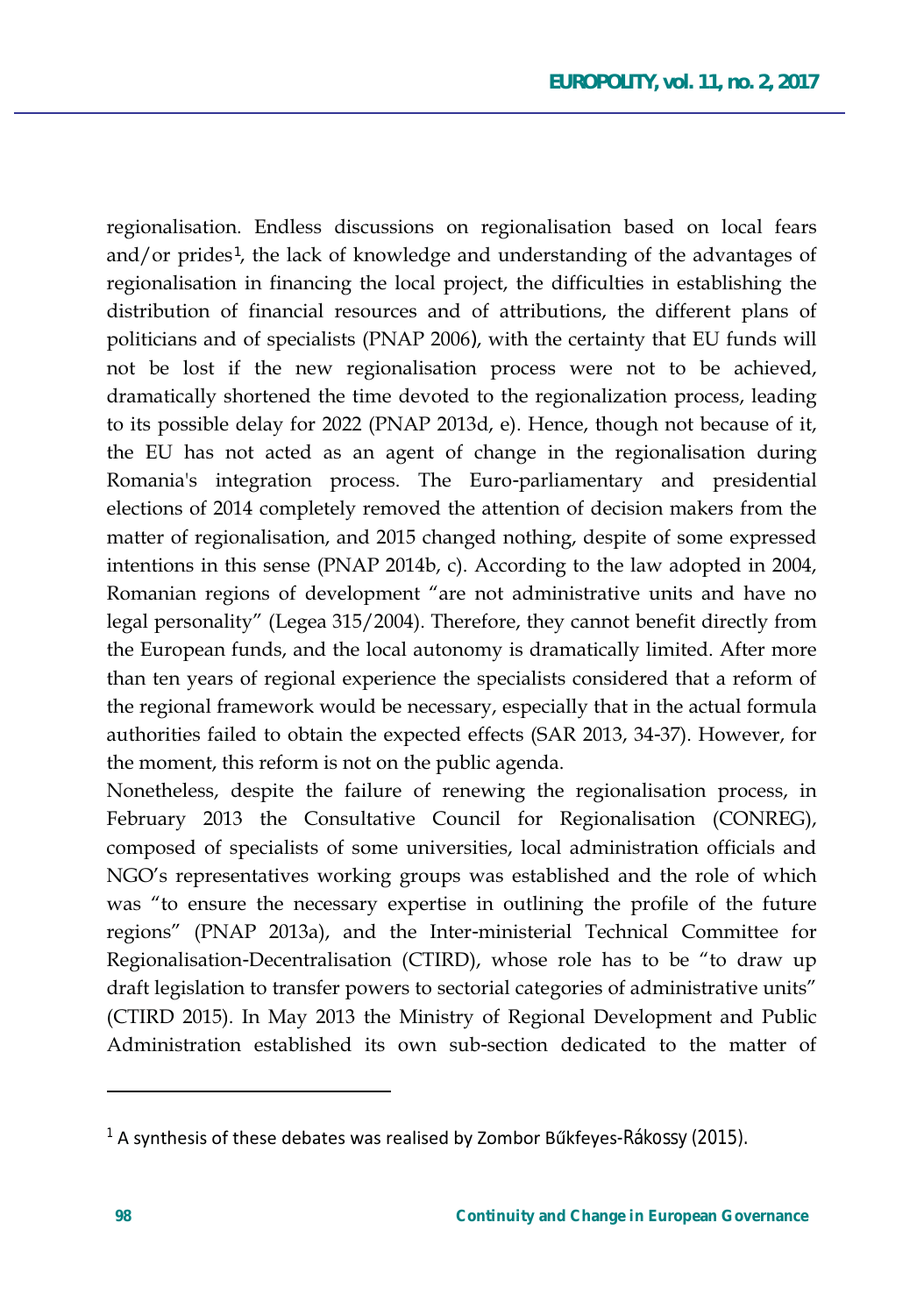decentralisation-regionalisation (PNAP 2013f), but the page of the Strategy for the Regional Development of Romania, 2014-2020 is yet under construction (the website seems to have not been updated since 2013) (MDRAP 2015a, b). Nevertheless, the government that took office in 19 November 2015 discussed the reform of administration during its first meeting (Ionescu 2015).

## 4.THE POST-ACCESSION PERIOD AND THE MATTER OF **REFORM: APPROACHES FROM BOTTOM UP**

The economic growth of the period before 2007-2008, the opportunities offered by EU funds and by globalisation, beside certain changes related to the quality of human resource in some important local public administrations (like Cluj, Oradea, Iași) involved a change of the centre of pressure for reform from the central government to local administration units. The modernisation provoked by the local public administration is not so spectacular and so deeply analysed like the changes caused by the EU integration process<sup>1</sup>, and concerns especially the functional dimension of local public administration. Any legal rule adopted following a need of the local units of public administration is directly related (by title of content) to the matter of reform, but most of them were the basis of important changes in terms of some new attributions allotted to the local administration, new resources. So, it is possible to assert that EU was also an indirect agent of change<sup>2</sup>: offering some opportunities to the local levels of public administration it determined new needs and so official requests addressed to the central government. At a formal level, the influence from down to up was

<sup>&</sup>lt;sup>1</sup> In what concerns the concept of integration, I prefer the approcah of Agh (2013, 742), who consider it as the "further adjustments for the New Member States".

 $2$  For different kinds of direct and indirect effects EU can induce at national level on polity, politics and policy items, see Ion (2015, 1-17). The study underlines the prominence of indirect EU effects on areas related to polity or politics items, in comparison with the policies subjects where EU has increased capabilities to determine change.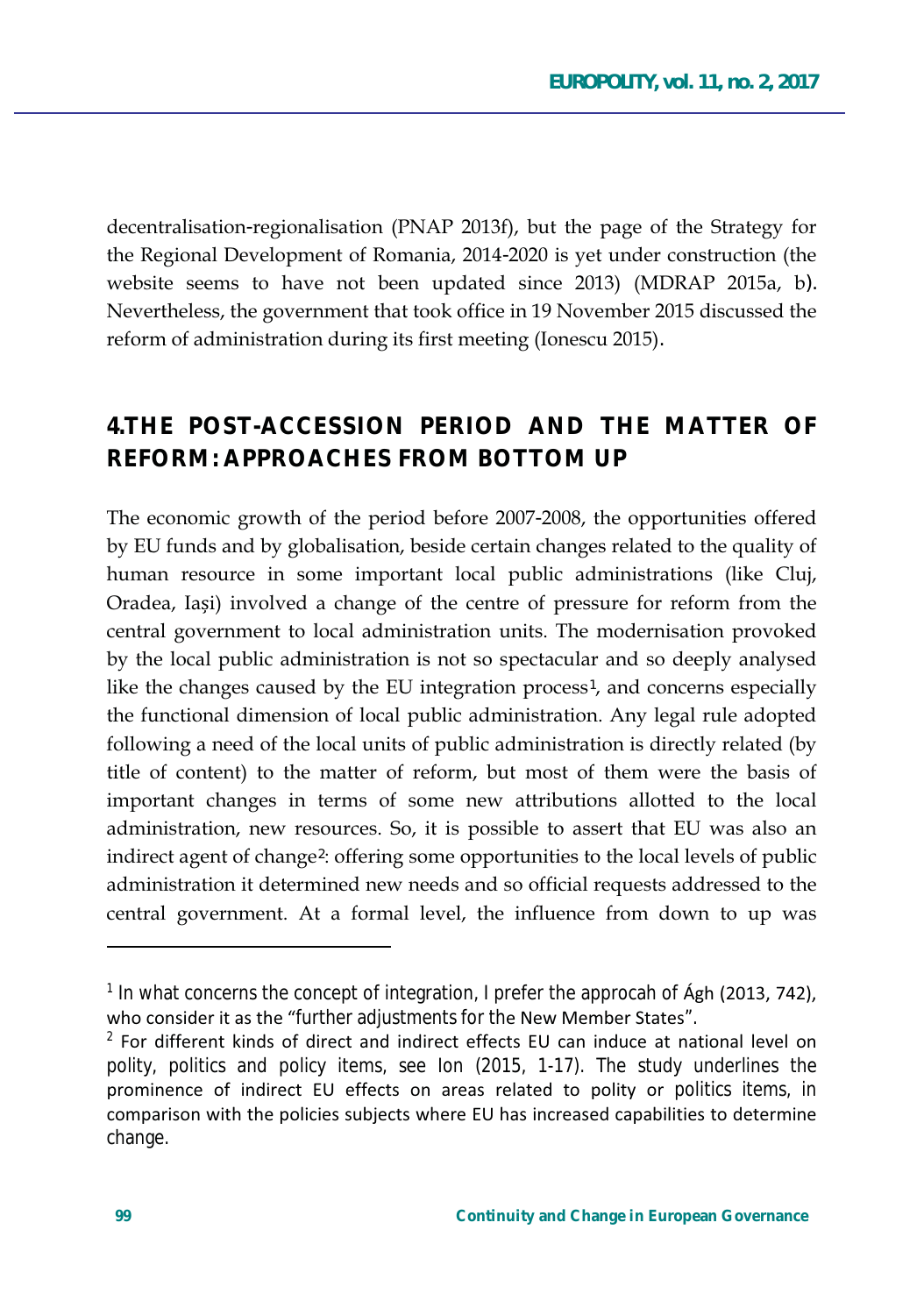possible by the different forms of association of the local administrative units, as for example: Association of Towns from Romania; Association of Municipalities from Romania; Federation of Local Authorities from Romania (the latter includes the first two associations and Association of Communes from Romania). Through their representatives, according to their statutes and the legal framework of Romania, the associations, with their proposals, could be part of the central legislative process.

Confronting the bureaucracy of the central government related to the European funds, the local authorities asked for more attributions in direct access of this type of funds, as they asked for more influence of local authorities in establishing the content of the new laws. (Autoritățile locale vor libertate 2009; PNAP 2010a, 2013h, 2013b) Exception of information about the different requests of associations of local authorities to be heard in decisional process and the numerous references of central decision-makers related to the needs of local administrative units, some data or information related to the real influence of the associations of the local administrative units over the legislative decisions were not found. However, despite these difficulties in establishing a direct formal agent-change relation between the local administrative units and the central public authorities, their interaction represent a basis for the next changes in terms of adopted legislation<sup>1</sup>, allotted funds, democratisation of the basis of cooperation, and, in the end, of decentralisation and regionalisation not only by the allocation of competencies from up to down, but by request of major competencies from down to up (as for example the establishment of regions with legal personality and with some limited legislative attributions).

One of the most important directions of reform supported by the local administration concerns the metropolisation (PNAP 2005c)<sup>2</sup>. Although it is also a process started from up to down with the purpose to offer to cities and

<sup>&</sup>lt;sup>1</sup> During a meeting with the government initiated in December 2015 it was established to develop periodical meetings with the Association of Towns from Romania, in order to discuss the proposal or demands of municipalities with the different responsible ministries. (Portalul Național de Administrație Publică 2015b)

<sup>&</sup>lt;sup>2</sup> See more about metropolisation in Romania in: Dogot (2013).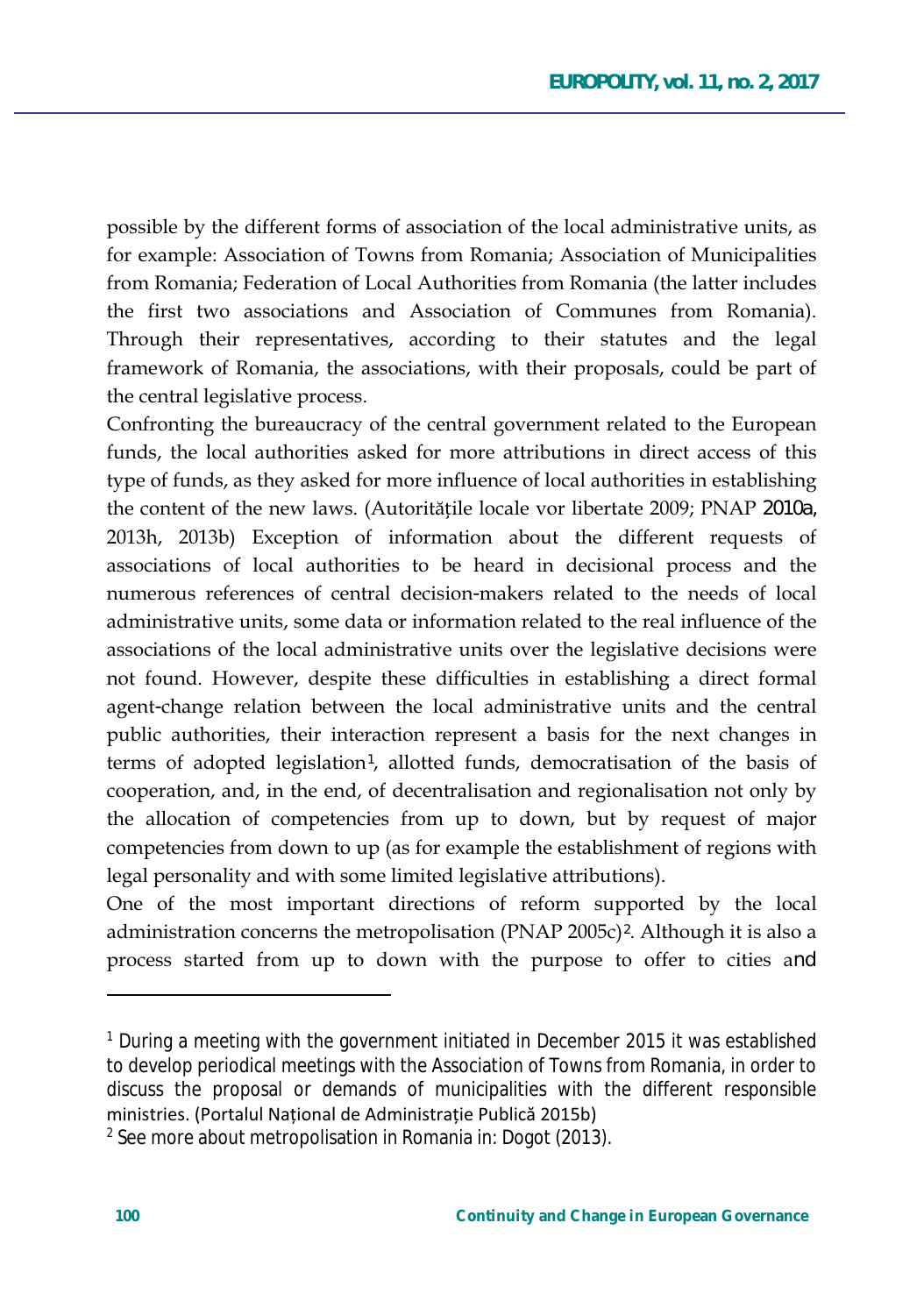municipalities (and to the communes around them) the possibility to attract and use the Structural Funds for 2007-2013 financial cycle, the legal framework was rather restrictive. The initial legislative framework was not proper in achieving the economic objectives of metropolitan areas (Dogot 2013, 86-87; Hințea and Neamtu 2014/2015, 80–81, 90–91), and in spite of almost immediate pressures from the part of metropolitan areas, the central level delayed in improving it. The most telling example is the project of law of Bucharest Metropolitan Area elaborated in 2003 and which was never adopted. (Garaiman 2013; Legea Zonei Metropolitane București) However, the metropolitan areas act as an agentchange by their important economic role for municipalities and the rural areas around. The expectancies related to the metropolitan areas are very high in Romania, in a great extent because they are yet perceived as producers of local welfare, by opposition to the central  $-$  far away and corrupted  $-$  government. So, they could be a positive counterexample, the image of a given type of reform under the quiet pressure of which the political (local or central) actors have to reshape their public performance (and so to realise the reform of the public administration too).

#### **5.CONCLUDING REMARKS**

In the end of the study I may assert that present research confirmed the hypothesis. The quantitative and qualitative data revealed the different dynamic of the Romanian public administration reform for the pre-accession and the postaccession periods. This phenomenon is not a particular one, the studies realised (Hințea and Neamțu 2014/2015; Nakrošis and Bankauskaitė-Grigaliūnienė 2014; Ágh 2013; Bouckaert, Nakrošis, and Nemec 2011, 14–15; Elbasani 2009) for some other post-communist states show that the situation is similar (with some positive and negative differences, it's obvious) for each of these states. For the post-accession period, when Romania has slowed the process of reform in the field of public administration, and so it is possible to consider that the State and its authorities perceived the pre-accession process as a factor of structural closure with the EU, while for the post-accession period, given to the fact that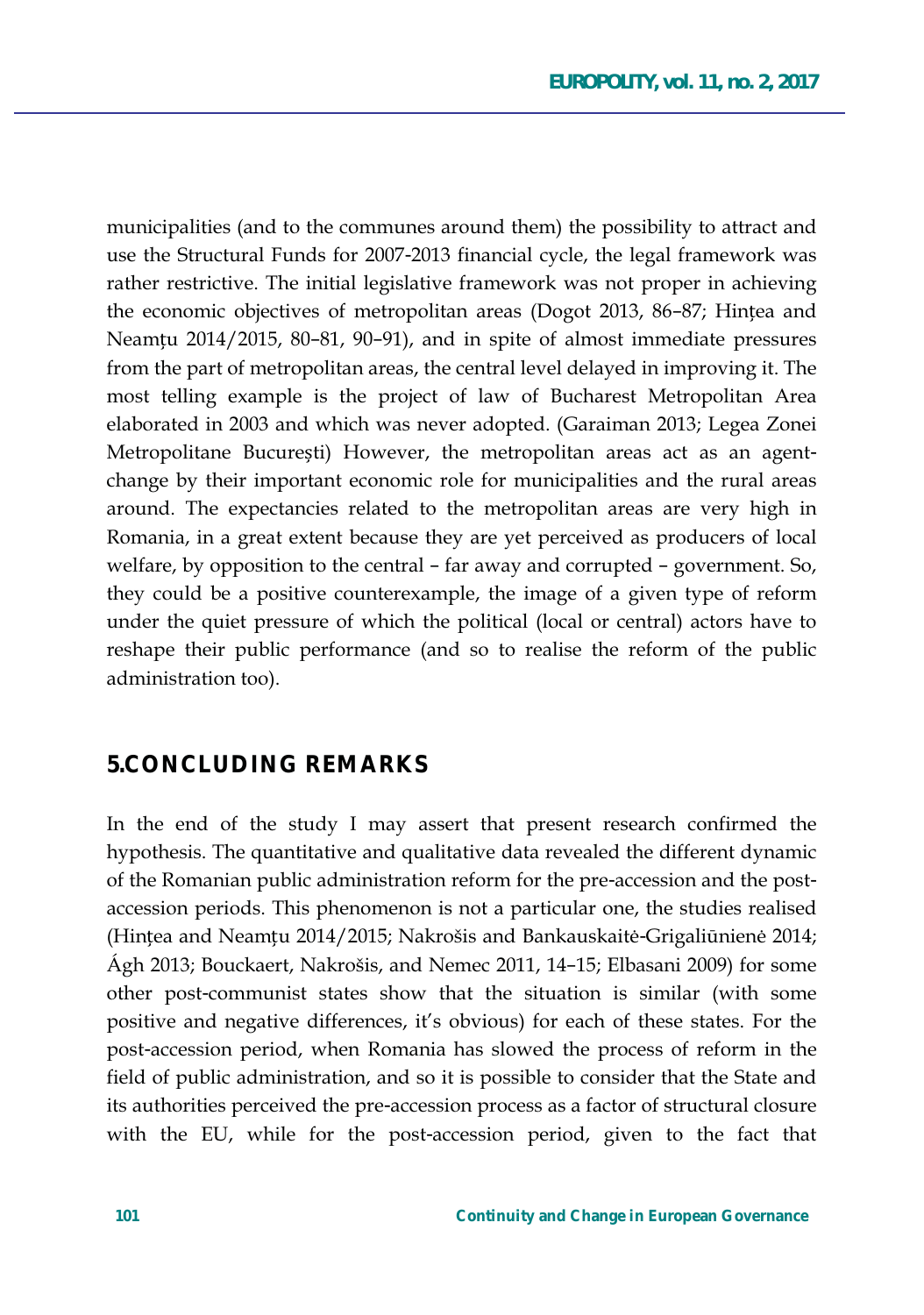administration is "only" a competence of support, cast-off Romania from the 'stress' of reforms in a field that is related to the State, not to the EU competencies. Hence, in this moment it is fair to state that EU represented an agent of change as long as it conditioned the accession of candidate states, though the *acquis* does not represented an advantageous instrument for the EU in the negotiation process. Once accessed, the new members diminished their interest in organisational reform of the public administration and slowed dramatically the rhythm of changes.

Even if the EU is not directly involved in the continuation of the public administration reforms, it does not completely disappeared from the process of reform. Indirectly, supporting at least partially the financial costs of some supranational organisations and instruments<sup>1</sup> directly involved in the matter of European public administration (structural and social funds, different programmes related to public administration modernisation, regional policies) to increase the administrative capacity of the new (and old) MS in their efforts to met with the new challenges of integration, on the one side, and of different external factors (as for example the economic globalisation), on the other side.

Albeit they are not directly related to the European system, it is obvious that national public administrations have an important, if not a decisive role, in putting into practice the Community Acquis, in achieving an EU closer to the citizens, in being the 'visible hand' of EU at the lowest possible level. Although from a distance and through the central state bodies, EU was accepted and

<sup>&</sup>lt;sup>1</sup> As for example the institutions of research in the field of public administration or academic individual research in the field, as the agencies and non-governmental actors that are involved in analysing or supporting the reforms of the public administrations from the MS (two very important examples: European Institute of Public Administration, with its Common Assessment Framework; European Association for Public Administration Accreditation, with a very important role in providing the quality of the training institutes in the field of public administration); European Public Administration Network, an informal network established in the framework of DGs related to public administration, and supporting the cooperation between the public administrations of the MS (EIPA 2017; EAPAA 2017; EUPAN 2017).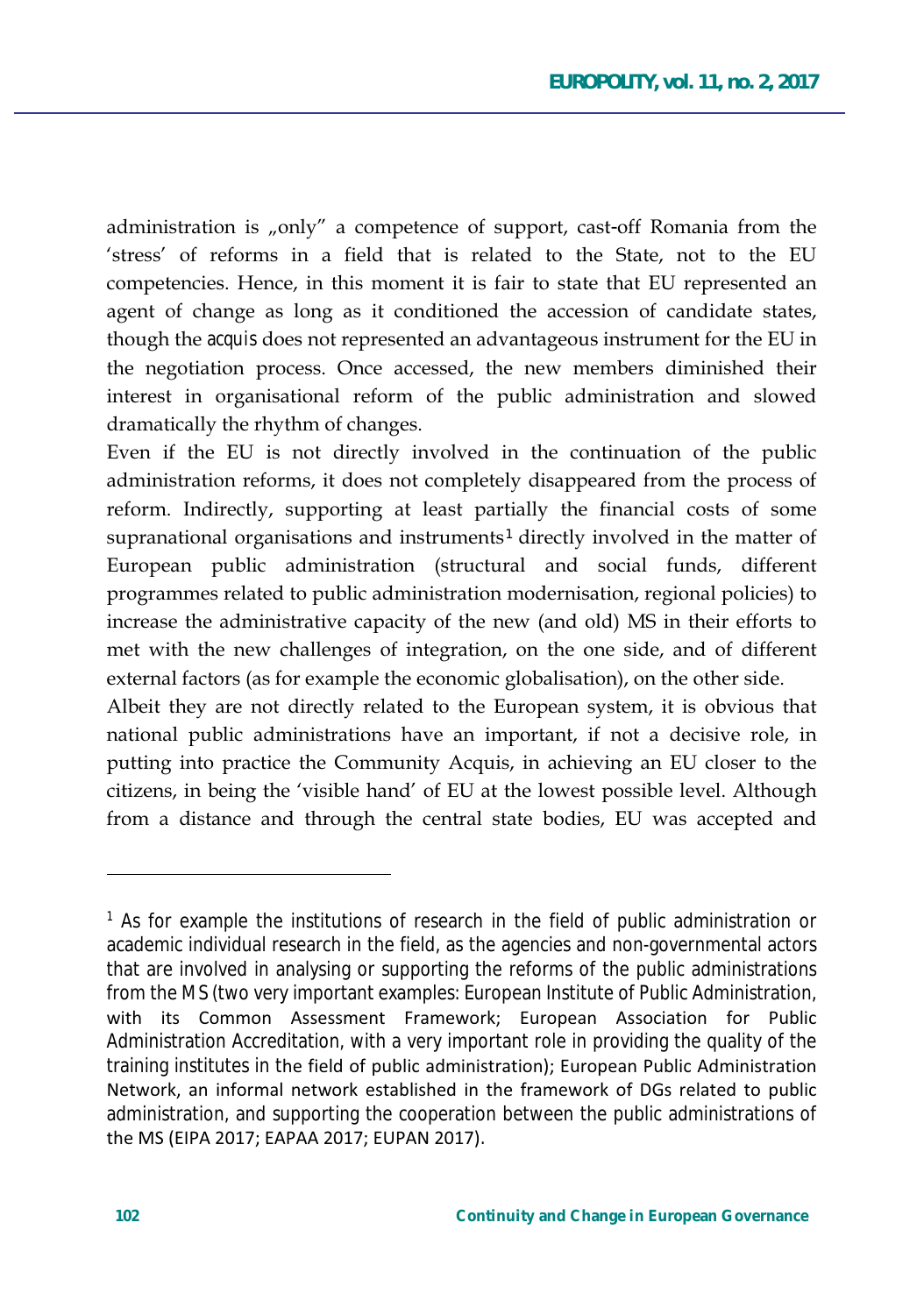worked as an agent-change for any element of this relation: central public administration, local units of public administration, and, the final beneficiaries, the citizens (for any of these levels, the EU represented an sought catalyst of change, legitimising both the actions and the expectations for action of each of these levels). In their turn, all parts are acting as an external factor for the others, requiring something from each other (becoming an agent-change for the other(s)), and each of them did it on behalf of the EU. This is giving to the principle of subsidiarity<sup>1</sup>, whose application makes either party fail to be selfsufficient<sup>2</sup>. A longitudinal analysis of decentralisation and regionalisation issues revealed this state of affairs, although the effects in Romanian public administration are not yet so significant in depth at any level. Nevertheless, the beginnings of change are already obvious for all the levels (citizens, local and central administration units), despite the low level of decisional maturity of any of these levels.

EU acted as an agent of change up to a certain level, the application of the principles and rules of the reform depending both on the quality of the human resources from the public administration units and on the level of interest of citizens to participate in public decision process. Despite of the great interest of EU in reforming the national administrations, for this case its famous conditionalism could be considered as incomplete as long as EU does not have all the tools of reform in its hands. In the lack of a complete conditionalism the process of Europeanisation is not imposed, but assumed by its various actors who are at the same time the agents and the beneficiaries of changes, and this situation also reduces the role of agent-change of EU. I did not focus on any qualitative variables (social and political backgrounds, political ideologies of domestic actors of regionalisation) in order to demonstrate these conclusions, for this I consider necessary a transversal study, analysing both the programmes

 $\overline{\phantom{a}}$ 

 $^1$  "Increasing the role of the regions and of their responsibilities on the basis of the principle of subsidiarity, turns them into carriers of democracy and in major elements of social and political development." (Miclăuș and Horea 2000, 82).

 $<sup>2</sup>$  However, it is difficult to say that, after the communist period, we arrived to think and</sup> to act according to the principle of subsidiarity.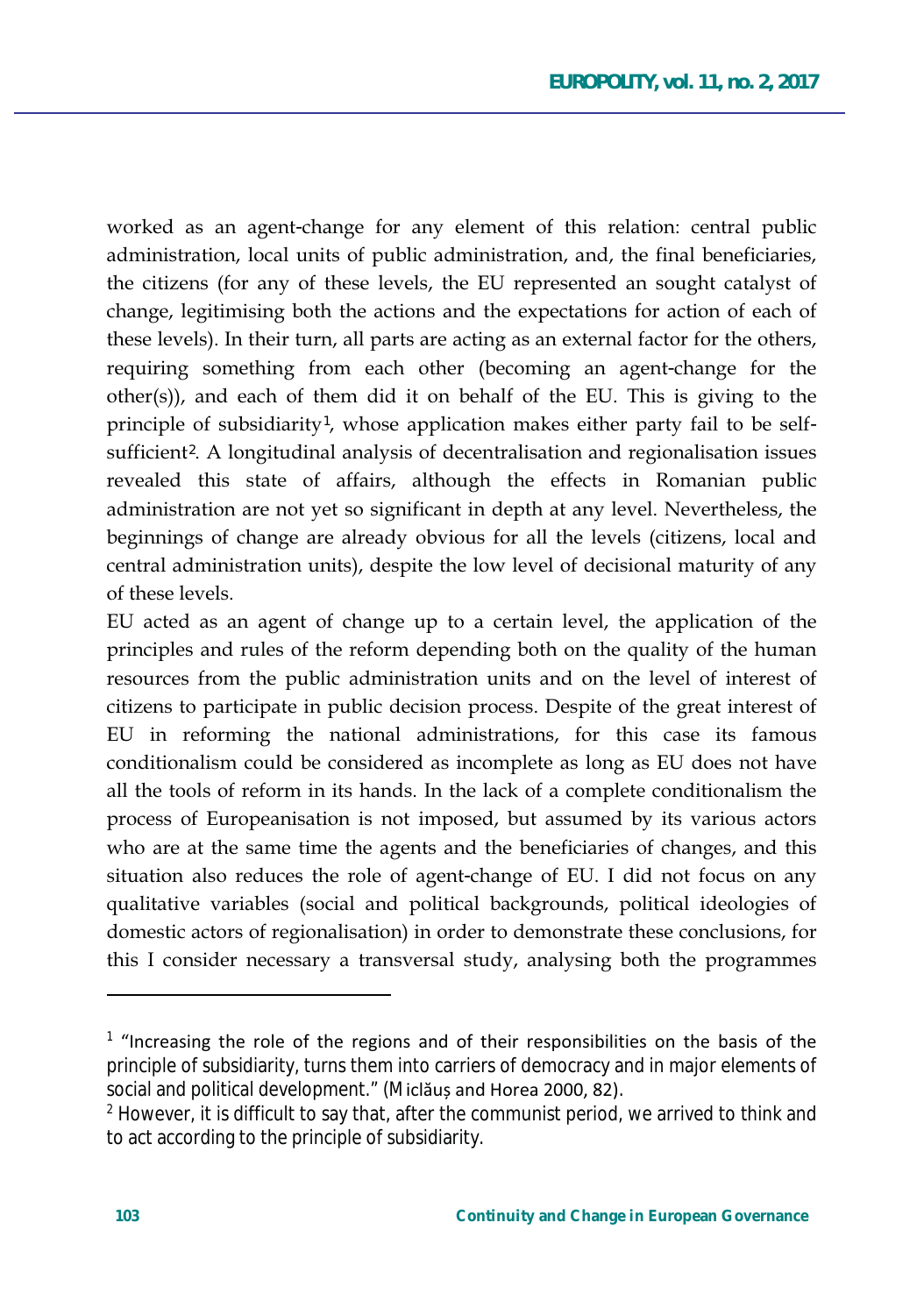dedicated to public administration and to the citizens in their relations with public administration, and the eventual ideological influence on the process of reform (at least for some given periods). It depends by the political and social will of beneficiaries to assume the changes proposed by EU, but first of all by their capacity to understand the long-term consequences of their choices for the society. Another qualitative factor that have to be analysed in order to understand the capacity of Romanian society and political groups to assume the process of reform (and so of Europeanisation) of public administration is that of the common good, a concept that is difficult to say that it is specific for the former communist countries, which communism has learned to detest everything that is common.

The process of Romanian public administration reform is far away to be accomplished, but in the same time the public administration (despite of many internal specificities) is far away from its initial characteristics. Daily realities demonstrate that it is not yet efficient, de-bureaucratised, professionalised and, especially, depoliticised, but for some of its units differences from the beginning of the nineties are really important.

### **REFERENCES**

"Aderarea României la Consiliul Europei." 2015. [Romania's accession to the Council of Europe]. Accessed October 23. http://coe.mae.ro/node/1252.

Ágh, Attila. 2013. "Europeanization of Public Administration in Eastern and Central Europe: The Challenge of Democracy and Good Governance." *Croatian and Comparative Public Administration* 13: 739-762. Accessed October 10, 2017.

https://pdfs.semanticscholar.org/d324/abc6094ef77aaa866be5ad4b4bb99a9f62a a.pdf.

Agh, Attila. 2010. "Europeanization and Democratisation in ECE: Towards Multi-level and Multi-actor Governance." The NISPAcee Journal of Public Administration and Policy III (1): 7-29. Accessed October 10, 2017. https://www.degruyter.com/downloadpdf/j/nispa.2010.3.issue-1/v10110-010-0001-1/v10110-010-0001-1.pdf.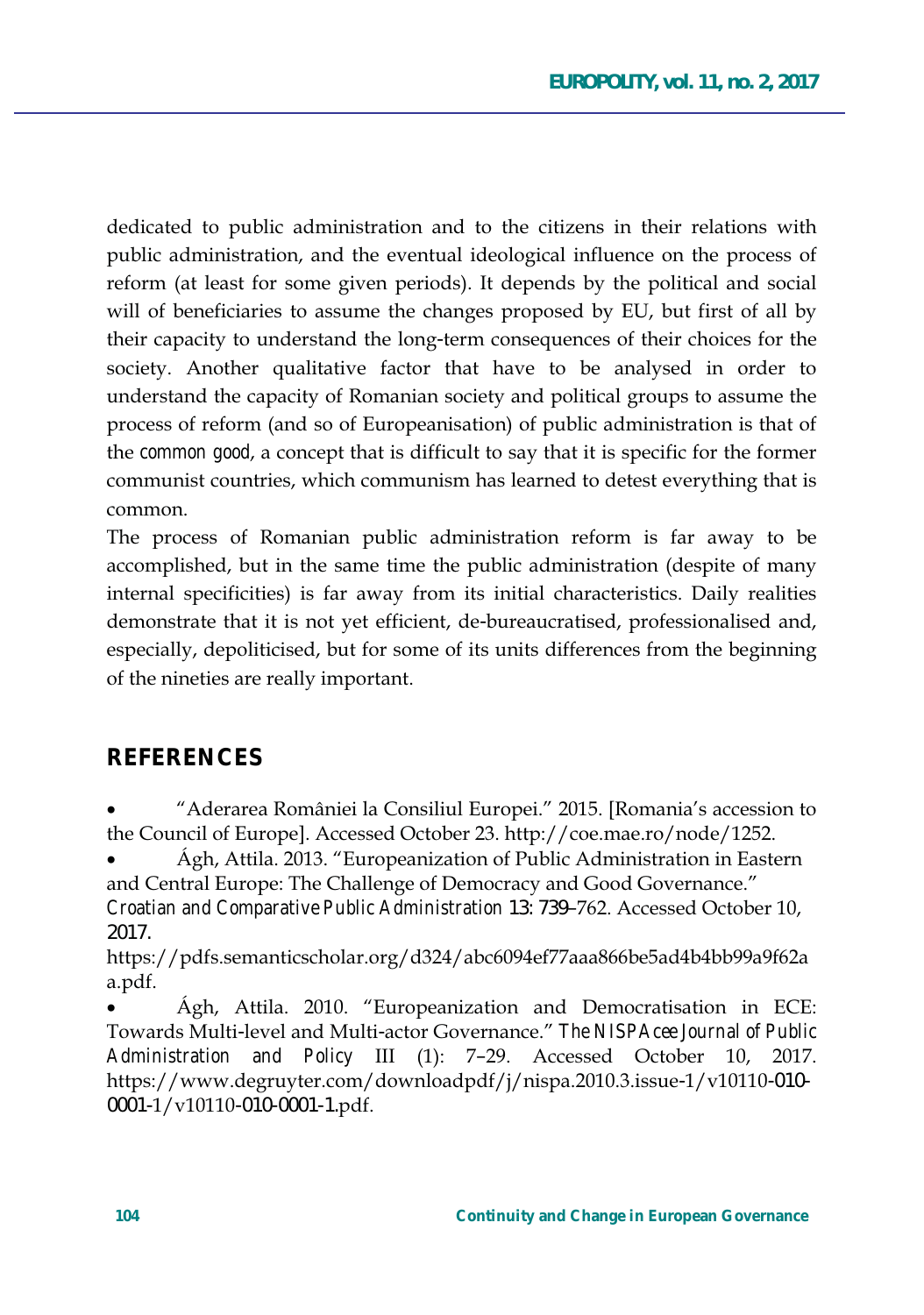Andrei, Cristian. 2013. "Document exclusiv. Guvernul pregătește marea descentralizare" [Exclusive document. The government is preparing the great Accessed November decentralisation]. 30 September.  $11<sub>1</sub>$ http://www.gandul.info/politica/document-exclusiv-guvernul-pregatestemarea-descentralizare-11418809.

Andrei, Tudorel, Marius Profiroiu, and Mihai Turturean. 2006. "Reforma administrației publice locale. Cazul României" [Reform of local public administration. The case of Romania]. Economie teoretică și aplicată [Theoretical and applied economy] 2 (497): 55-64.

Asociația Pro Democrația, Agenția de Monitorizare a Presei, Centrul de Resurse pentru Participare Publică. 2007. "Buna guvernare la români. Principii, metodologie și studii de caz" [Good governance in Romania. Principles, methodology and case studies]. Bucuresti. Accessed October 12, 2015. http://www.apd.ro/files/publicatii/Buna\_guvernare\_la\_romani.pdf.

"Autoritățile locale vor libertate de la Guvern pentru fonduri UE." 2009. [Local authorities want freedom from the Government for EU funds], 08 November September. Accessed 19. 2015. http://incomemagazine.ro/articles/autoritatile-locale-vor-libertate-de-laguvern-pentru-fonduri-ue.

Balogh, Marton. 2000. "Apariția politicilor de dezvoltare regională și rolul regiunilor în Europa Centrală și de Est" [The emergence of regional development policies and the role of the regions in Central and Eastern Europe]. Revista Transilvană de Științe Administrative 1 (4): 7-17. Accessed October 21, 2017. http://rtsa.ro/rtsa/index.php/rtsa/article/view/404/399.

Battilana, Julie, and Tiziana Casciaro. 2012. "Change Agents, Networks and Institutions: A Contingency Theory of Organizatioal Change." Academy of Management Journal 2 (55): 381-398.

Berceanu, Bogdan. 2012. "Emerging Administrations under European Union Rules." The 7th Edition of the International Conference European Integration, Realities and Perspectives. Reforming Public Administration. http://www.proceedings.univ-Accessed October 09, 2017. danubius.ro/index.php/eirp/article/viewFile/1331/1279.

Bosovcki, Amanda. 2009. "Administratia publică din România între europenizare și rezistență la schimbare" [Romanian public administration between Europeanisation and resistance to change]. Sfera Politicii 131-132. Accessed October 08, 2014. http://www.sferapoliticii.ro/sfera/131-132/art12bosovcki.html.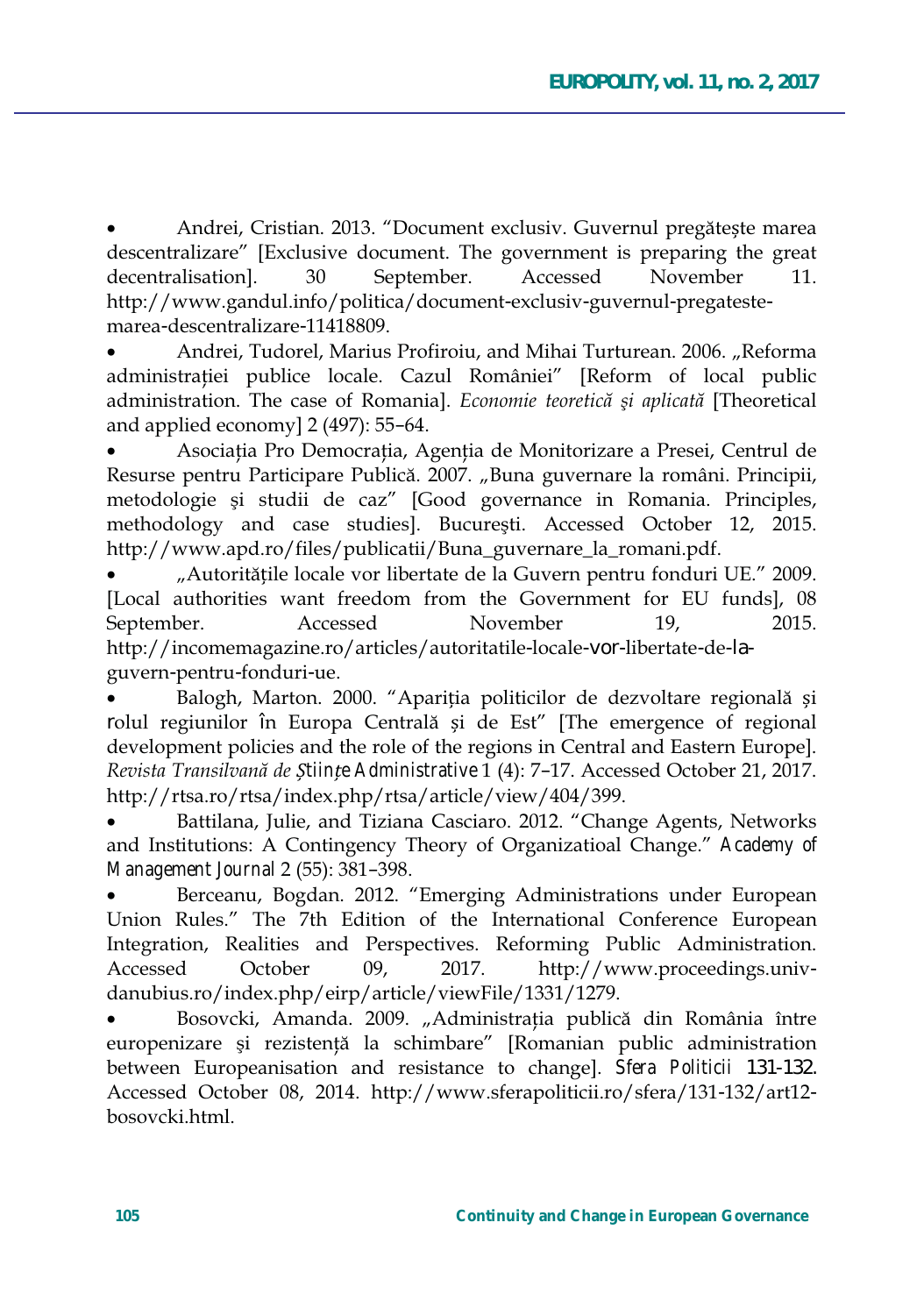Bouckaert, Geert, Vitalis Nakrošis, and Juraj Nemec. 2011. "Public Administration and Management Reforms in CEE: Main Trajectories and Results." The NISPAcee Journal of Public Administration and Policy IV (1): 9-29. Accessed October  $10.$ 2017. https://www.degruyter.com/downloadpdf/j/nispa.2011.4.issue-1/v10110-011-0001-9/v10110-011-0001-9.pdf

Bűkfeyes-Rákossy, Zombor. 2015. Realități și perspective ale regionalizării României [Realities and perspectives regarding the regionalisation of Romania]. Revista Transilvană de Științe Administrative 2 (37): 28-37. Accessed October 23, 2017. http://rtsa.ro/rtsa/index.php/rtsa/article/view/509/506.

Cardona, Francisco. 2009. "Integrating National Administrations into the European Administrative Space." Conference on Public Administration Reform and European Integration Budva, Montenegro 26-27 March 2009. Accessed November 10, 2015. http://www.sigmaweb.org/publications/42747690.pdf.

Comisia Europeană. 2015. "Extindere. Politica de extindere. Criterii de aderare." [Enlargement. The policy of enlargement. Criteria for accession]. http://ec.europa.eu/enlargement/the-October  $12.$ 2015. Accessed policy/conditions-for-enlargement/index ro.htm.

Comitetul Tehnic Interministerial pentru Regionalizare-Descentralizare "Misiune" Accessed (CTIRD). 2015. [Mission]. November 18. http://regionalizare.mdrap.ro/ctird/misiune/.

Common Assessment Network (CAF). 2017. Accessed October 31. http://www.eipa.eu/en/topic/show/&tid=191.

Consiliul Legislativ Român (CLR). 2015. "Capitolele de negociere ce definesc acquis-ul comunitar" [Chapters of negotiations defining the Community Acquis]. Accessed November 18. http://www.clr.ro/menu1/HtmlPage6.htm.

Dogot, Cristina-Maria. 2006. "Central and East Europe, the State, and the Challenges of Modernity." In The New Central and East European Culture, edited by Steven Tötösy De Zepetnek, Carmen Andras, and Magdalena Markovszky, 100-112. Aachen: Shaker Verlag.

Dogot, Cristina-Maria. 2013. "Economic and Technocratic Leadership at Borderland." In The Frontier Worker - New Perspectives on the Labor Market in the Border Regions, edited by Adrian-Claudiu Popoviciu and Dana Cigan, 81-96. Bucharest: Ed. C.H. Beck.

Elbasani, Arolda. 2009. "EU Administrative Conditionality and Domestic Downloading. The Limits of Europeanization in Challenging Contexts." KFG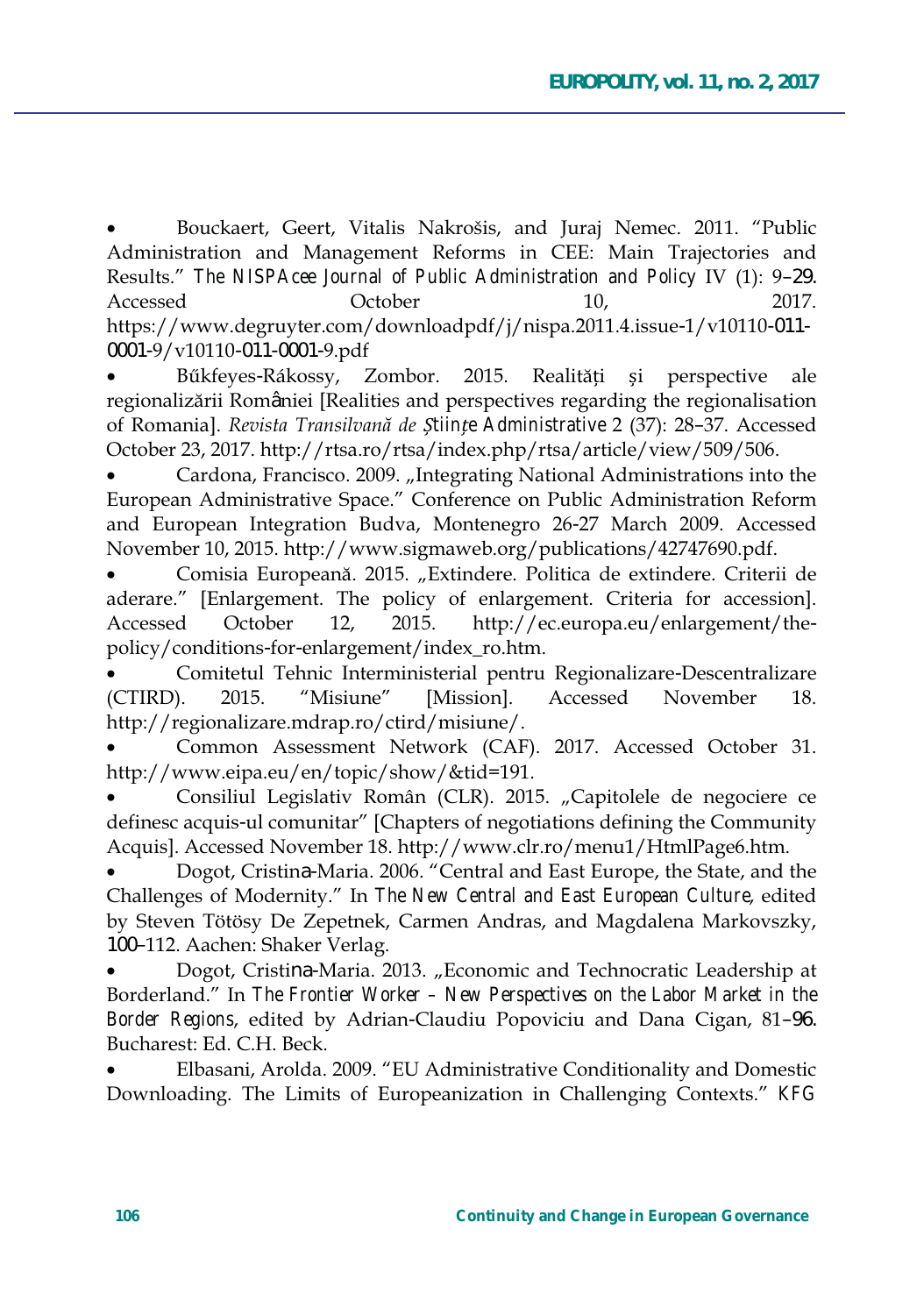Working Paper 2 (July): 3-21. Accessed October 28, 2017. http://userpage.fuberlin.de/kfgeu/kfgwp/wpseries/WorkingPaperKFG 2.pdf.

European Association for Public Administration Accreditation. 2017. Accessed October 31. http://www.eapaa.eu/.

European Commission. 2015. "EU - Romania Relations." Accessed October 03. 2015

http://ec.europa.eu/enlargement/archives/romania/eu\_romania\_relations\_en. htm

European Commission. 2016. Quality of Public Administration. 14 October 2017. November. Accessed 09. https://ec.europa.eu/info/sites/info/files/european-semester thematicfactsheet\_quality-public-administration\_en.pdf.

European Council. 1999. "Presidency Conclusions. Helsinki European Council 10 and 11 December 1999." Accessed October 03, 2015. http://www.consilium.europa.eu/en/uedocs/cms\_data/docs/pressdata/en/ec /acfa4c.htm.

European Institute of Public Administration. 2017. Accessed November 30. http://www.eipa.eu/.

European Parliament. 1993. "Copenhagen European Council - 21-22 June Conclusions." Presidency Accessed October  $10.$ 1993. 2015. http://www.europarl.europa.eu/enlargement/ec/cop\_en.htm.

European Public Administration Network. 2017. Accessed October 03, 2017. http://www.eupan.eu/.

Filip, Gheorghe, and Mihaela Onofrei. 2000. "Fenomenul birocratic în contextul modernizării sistemelor administrative" [Bureaucratic phenomenon in the context of modernising the administrative systems]. Revista Transilvană de Administrative 1  $(3):$  111-118. Accessed October Stiințe 21. 217. http://rtsa.ro/rtsa/index.php/rtsa/article/view/436/431.

Fuerea, Augustin, Steliana Sandu, Cezar Scarlat, Gheorghe Hurduzeu, Cristian Păun, and Roxana-Mariana Popescu. 2004. "Evaluarea gradului de concordanță a legislației române cu acquis-ul comunitar, la nivelul anului 2002, pe capitole de negociere" [Assessment of compliance of Romanian legislation with the Community Acquis, in 2002, by negotiating chapters]. Studii de impact (PAIS II). București: Institutul European din România. Accessed November 12. http://beta.ier.ro/documente/studiideimpactPaisII\_ro/Pais2\_studiu\_1\_ro.pdf.

Garaiman, Roxana. 2013. "Zona Metropolitană București scoasă de la nafalină de primarul Oprescu" [Bucharest Metropolitan Area removed from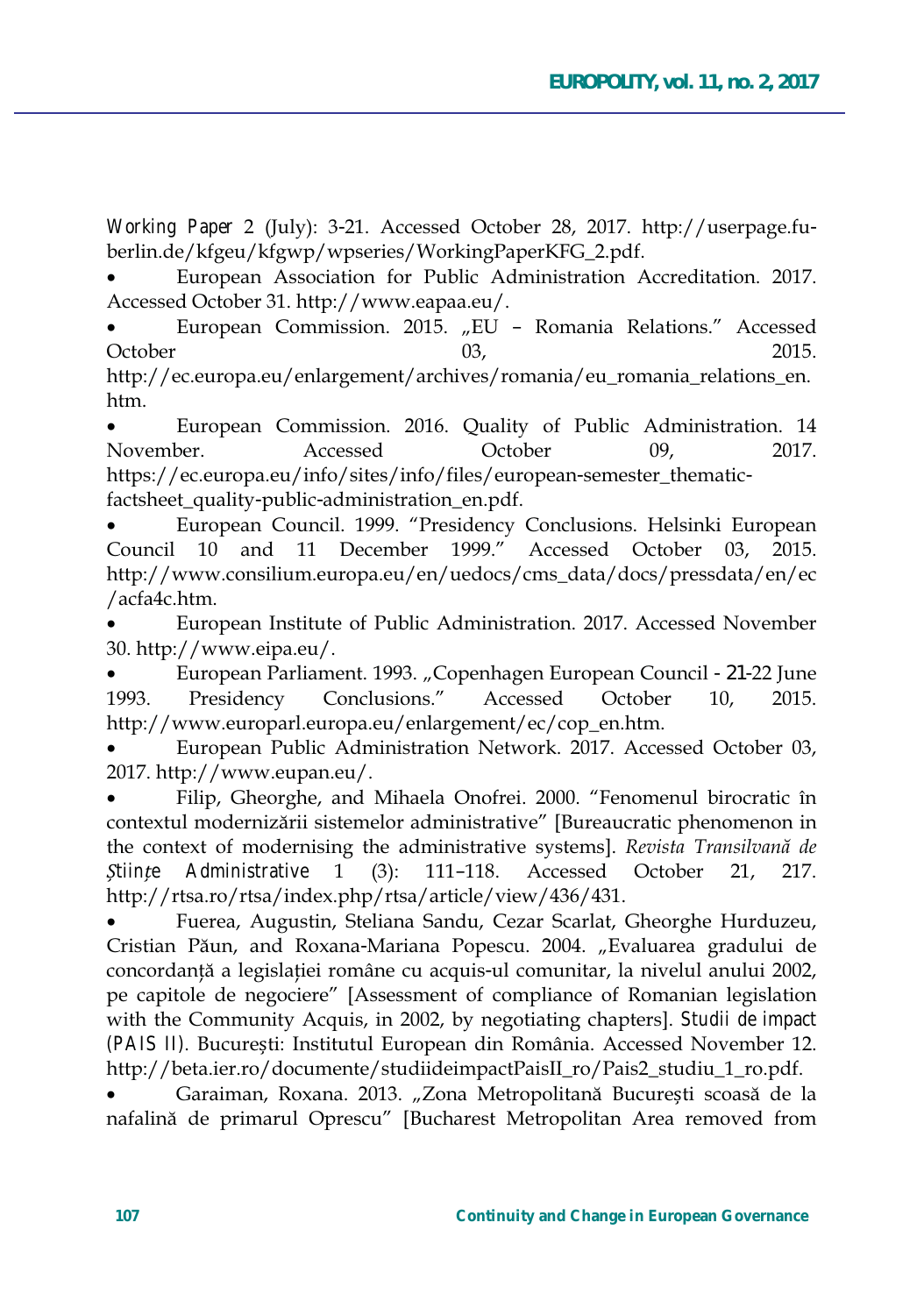naphthalene by Mayor Oprescu]. Business24, 18 October. Accessed November 15, http://www.business24.ro/administratie/primaria/zona-metropolitana-2015. bucuresti-scoasa-de-la-naftalina-de-primarul-oprescu-1536621.

Goetz, Klaus H. 2001. "Making Sense of Post-communist Central Administration: Modernization, Europeanization or Latinization?" Journal of European Public Policy 8 (6): 1032-1051.

Goudenhooft, Gabriela. 2009. "A Psychological Interpretation of the Administration Science: The Reform of the Representations." Transylvanian Review of Administrative Sciences no. 26: 70–81.

Guvernul României. Ministerul Administrației Publice. 2015. "Strategia Guvernului privind informatizarea administratiei publice" [Strategy government to digitalise the public administration]. Accessed October 10, 2015. http://gov.ro/fisiere/programe\_fisiere/e-administration.pdf.

Hintea, Călin, and Cristina Mora. 2005. "Cultura organizațională în administrația publică" [Organisational culture in public administration]. Revista Transilvană de Științe Administrative 1 (13): 81-86. Accessed October 21, 2017. http://rtsa.ro/rtsa/index.php/rtsa/article/view/216/211.

Hintea, Călin. 1999. "Probleme strategice ale reformei sistemului administrative românesc" [Strategic issues of the reform of Romanian administrative system]. Revista Transilvană de Stiinte Administrative 1 (2): 141-145. Accessed October 21, 2017. http://rtsa.ro/rtsa/index.php/rtsa/article/view/458/453.

Hințea, Călin Emilian, and Sorin Dan Șandor. 2000. "Reformă și administrație publică" [Reform and public administration]. Revista Transilvană de Stiinte Administrative 1 (3): 29-44. Accessed October  $21.$ 2017. http://rtsa.ro/rtsa/index.php/rtsa/article/view/430/425.

Hintea, Călin, Sorin Dan Sandor, and Veronica Junian. 2002. "Administrative reform in Romania and the European Union." Revista Transilvană de Științe Administrative 1 (7): 54-74. Accessed October 21, 2017. http://rtsa.ro/rtsa/index.php/rtsa/article/view/348/343.

Hințea, Călin E., and Bogdana Neamțu. 2014/2015. "Strategic Planning in the Framework of Metropolitan Areas of Romania: Going beyond the Requirements of the Law and Transforming it into an Effective Planning Tool." The NISPAcee Journal of Public Administration and Policy VII (2): 71-97. Accessed October 2017. 10,

https://www.degruyter.com/downloadpdf/j/nispa.2014.7.issue-2/nispa-2014-0004/nispa-2014-0004.pdf.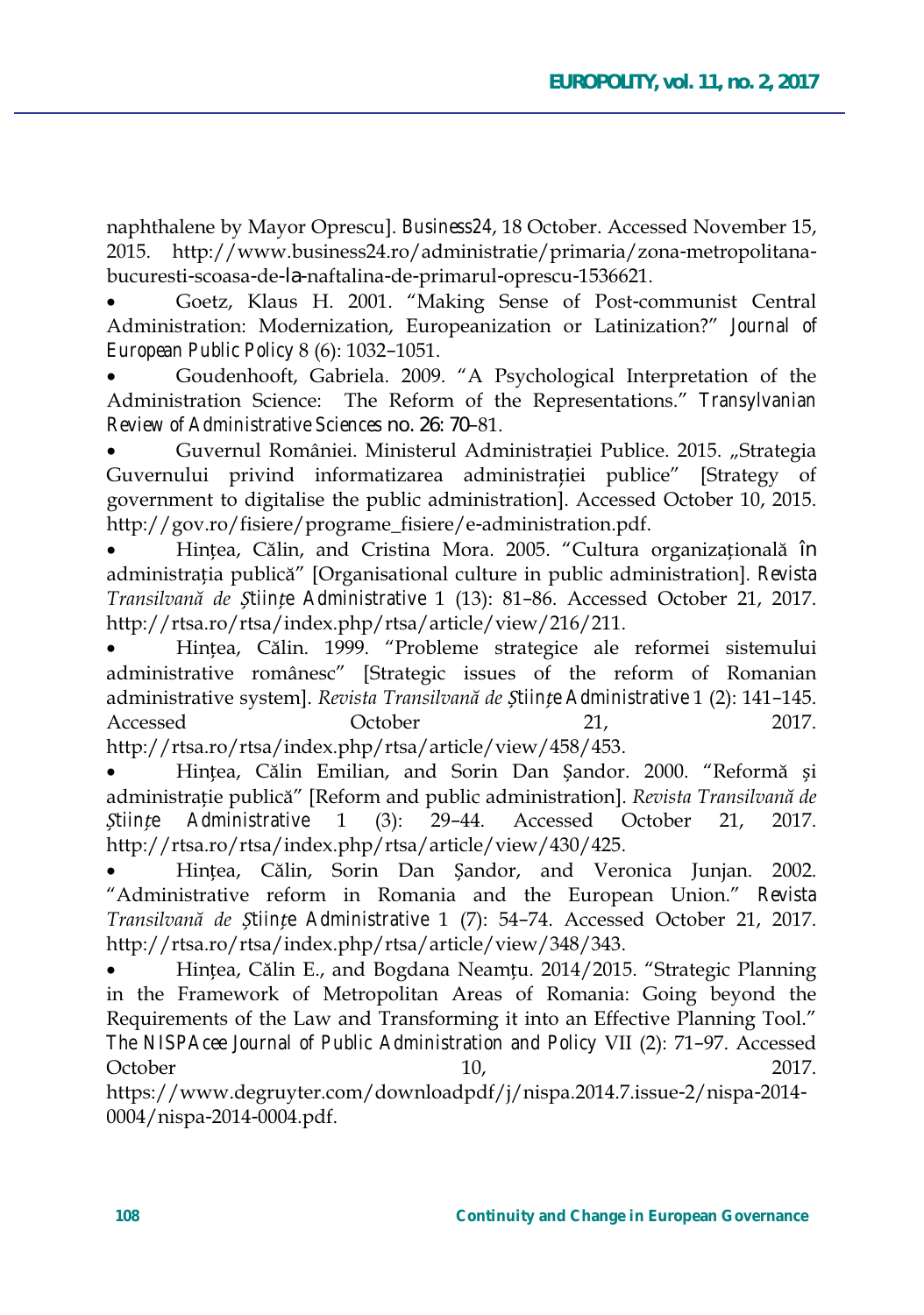Hudrea, Adrian. 2014. "Studiul și analiza culturii organizaționale" [The study and analysis of organisational culture]. Revista Transilvană de Științe Administrative  $\overline{2}$  $(35)$ :  $29 - 39$ . Accessed October  $22.$ 2017. http://rtsa.ro/rtsa/index.php/rtsa/article/view/480/477.

Indaco LegeStart. 2015. Accessed October 02, 2015.

"Instrumente juridice semnate și ratificate de România." 2015. [Legal] instruments signed and ratified by Romania]. Accessed October 23, 2015. http://coe.mae.ro/node/1250.

Ion, Oana-Andreea. 2015. "Europenizarea: un proces, mai multe întrebări" [Europenization: one process, more questions]. In *Europenizarea. Studii* de guvernare si securitate [Europenization. Governance and Security Studies], edited by Anglitoiu, George, 1-17. Bucharest: CH Beck, Strategic Studies Series.

Ion, Oana-Andreea. 2013. Abordări actuale ale guvernanței Uniunii Europene [Current Approaches to the Governance of the European Union]. Iași, Ed. Polirom.

Ionescu. Vladimir. 2015. "Prima sedință de guvern: Reforma administrației – Vasile Dîncu, solicitat să gândească principiile, Aura Răducu, să o aplice la administrarea fondurilor europene" [The first meeting of government: Administration Reform - Vasile Dîncu asked to think about the principles, Aura Răducu to apply it to the administration of EU funds], 19 November. Accessed November 19, 2015. http://cursdeguvernare.ro/prima-sedinta-de-guvernreforma-administratiei-vasile-dincu-solicitat-sa-gandeasca-principiile-auraraducu-sa-0-aplice-la-administrarea-fondurilor-europene.html.

Knill, Christoph. 2001. The Europeanisation of National Administrations. Patterns of Institutional Change and Persistance. New York: Cambridge University Press.

Legea 315/2004, privind dezvoltarea regională în România [Law 315/2004 on regional development in Romanial. Accessed November 18, 2015. http://lege5.ro/Gratuit/gu3domrv/legea-nr-315-2004-privind-dezvoltarearegionala-in-romania.

Legea Zonei Metropolitane București. 2015. [Law of Bucharest http://zmb.ro/main.php?display=proiect\_final. Metropolitan Areal in: Downloaded: 15/11/3015.

Miclăuș, Gheorghe, and Nicolae Horea. 2000. "Instrumente de cooperare ale colectivităților locale și regionale în cadrul national și international" [Tools of cooperation for local and regional units within the national and international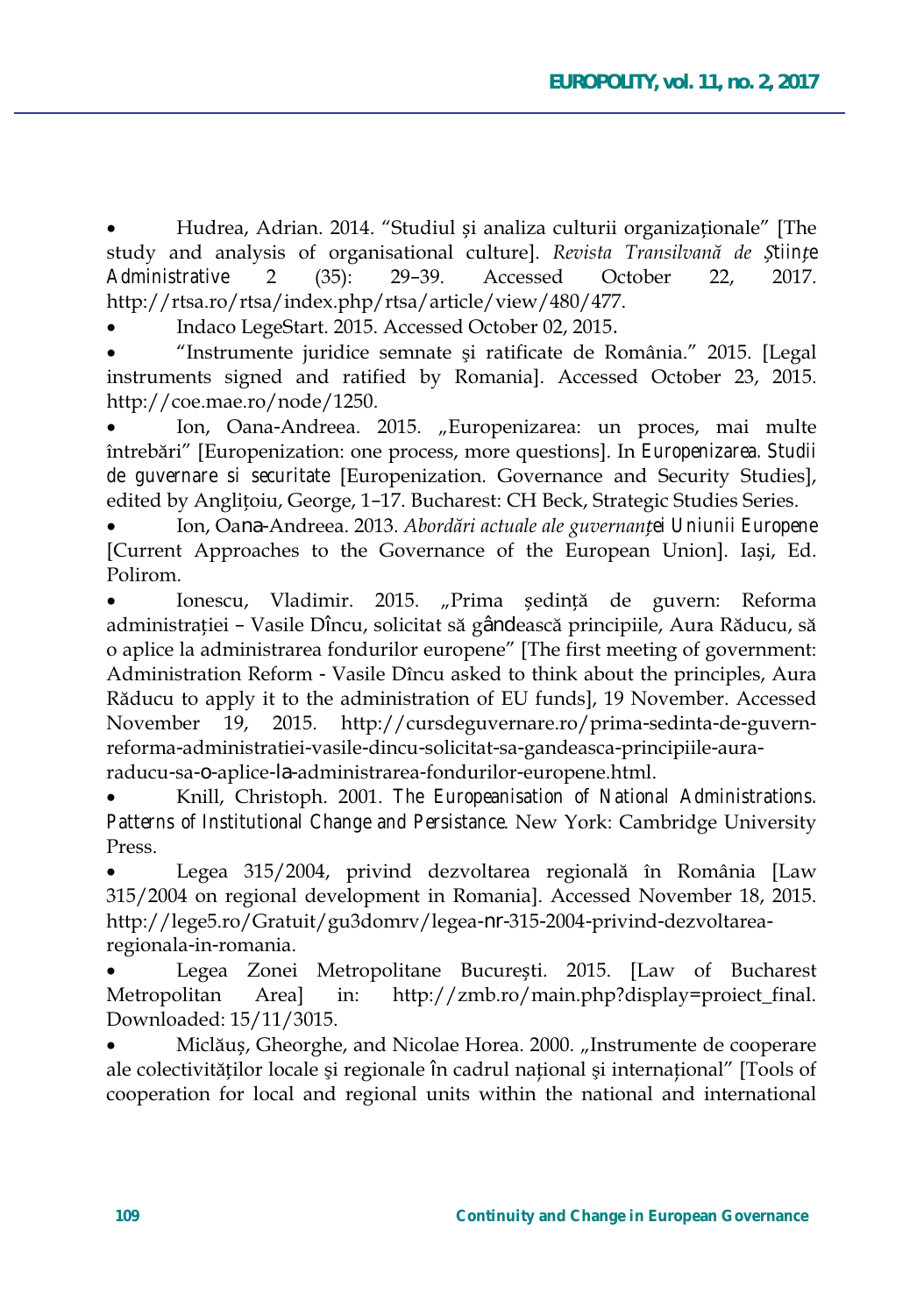framework]. Revista transilvană de științe administrative 2 (4): 81-91. http://rtsa.ro/rtsa/index.php/rtsa/article/view/411.

Ministerul Dezvoltării Regionale și Administrației Publice (MDRAP). 2015a. Accessed November 18, 2015. http://www.mdrap.gov.ro/.

Accessed November 2015 established?l. 18. http://regionalizare.mdrap.ro/despre-regionalizare/cand-se-vor-constituiregiunile/.

Moldovan, Octavian, and Felicia Cornelia Macarie. 2016. "Cultura organizatională în administratia publică: o analiză comparativă" [Organisational culture in public administration: a comparative analysis]. Revista transilvană de administrative 123-139.  $(39)$ : Accessed October stiinte  $\overline{2}$ 23. 2017. http://rtsa.ro/rtsa/index.php/rtsa/article/view/536/533.

Nakrošis, Vitalis, and Sabina Bankauskaitė-Grigaliūnienė. 2014. "Public Administrations Changes and the Impact of the EU: Agencification and Depoliticisation in Central and Eastern Europe." Paper for the ECPR joint sessions  $2014.$ Vilnius. Accessed October 2015. *(Salamanca,* 08. https://ecpr.eu/Filestore/PaperProposal/5a110089-7378-41af-ba36-7e39f13612a5.pdf.

The Network of Institutes of and Schools of Public Administration in Central and Eastern Europe. 2017. Accessed October 03, 2017. http://www.nispa.org/.

Pasti, Vladimir. 1995. România în tranziție. Căderea în viitor [Romania in transition. The fail in the future], București, Ed. Nemira.

Pollack, Mark A. 2005. "Theorizing EU Policy-Making." In Policy Making in the European Union, edited by Helen Wallace, William Wallace, and Mark A. Pollack, 13-48. Oxford: Oxford University Press.

Popa, Florin Marius. 2017. "Assessment of Public Administration Integrity Level: Between Morality and the Law." Romanian Journal of Public Affairs no. 1: 28-36.

Portalul Național de Administrație Publică [National Portal of Public 2015. 31 Administration]. Accessed October http://www.administratie.ro/cautare.php.

Portalul Național de Administrație Publică (PNAP). 2005a. "ADECJR a editat o brosură privind analiza managerială a administrației publice locale" [ADECJR edited a brochure on local government management analysis], 31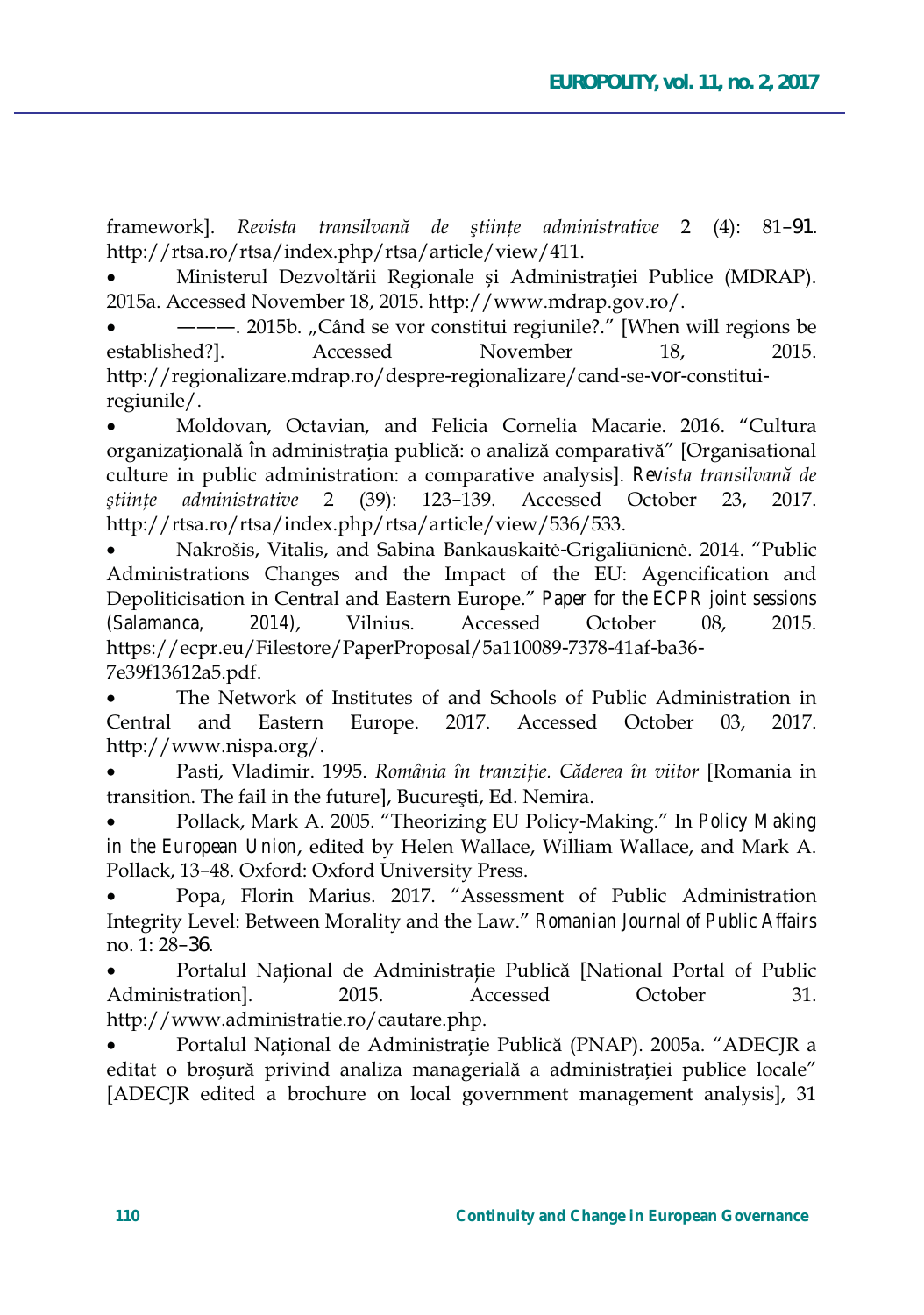March Accessed November 15. 2015. http://www.administratie.ro/articol.php?id=277&indentifica=descentralizare. ---------------- 2013a. "A fost înființat CONREG, organism strategic prevăzut în Memorandumul privind procesul de regionalizare" [CONREG was established, a strategic body provided in the Memorandum on the process of regionalisation]. Accessed November  $04.$ 2015. http://www.administratie.ro/articol.php?id=42628&indentifica=regionalizare.

-. 2013b. "Asociația Orașelor din România se declară împotriva adoptării actualului proiect de lege privind descentralizarea" [Association of Towns from Romania are against the adoption of the current draft law on decentralisation]. 04 November. Accessed November 19. 2015. http://www.administratie.ro/articol.php?id=45158&indentifica=descentralizare

-. 2014a. "CCR a decis că legea descentralizării încalcă principiul autonomiei locale, al legalității și regimul proprietății" [CCR decided that the law of decentralisation violates the principle of local autonomy, of legality and January. Accessed November 19. property. 12 2015. http://www.administratie.ro/articol.php?id=45771&indentifica=descentralizare

——. 2013c. "Cristian Pârvulescu: 'Până acum, împărțirea României s-a făcut în mod arbitrar" [Until now, the division of Romanian territory was  $04$ March. Accessed November  $12.$ 2015. arbitrary]. http://www.administratie.ro/articol.php?id=42775&indentifica=regionalizare. ———, 2006. "Deputati PNL lucrează la un proiect de lege pentru regionalizarea tării" [Liberal MPs working on a bill to regionalize the country]. Accessed  $0<sub>5</sub>$ June. November  $01.$ 2015.

http://www.administratie.ro/articol.php?id=8761&indentifica=regionalizare.

---- 2010a. "Descentralizarea a fost principala temă abordată la reuniunea Asociației Orașelor din România" [Decentralization was the main topic discussed at the meeting of the Association of Towns from Romania]. 25 Accessed November January. 19. 2015. http://www.administratie.ro/articol.php?id=29356&indentifica=descentralizare

-- 2005b. "Descentralizarea va fi finalizată până în 2008, potrivit unui proiect de lege" [According to a bill, decentralisation will be completed by 2008], 03 November. Accessed Noember 19, 2015. http://www.administratie.ro/articol.php?id=4574&indentifica=descentralizare.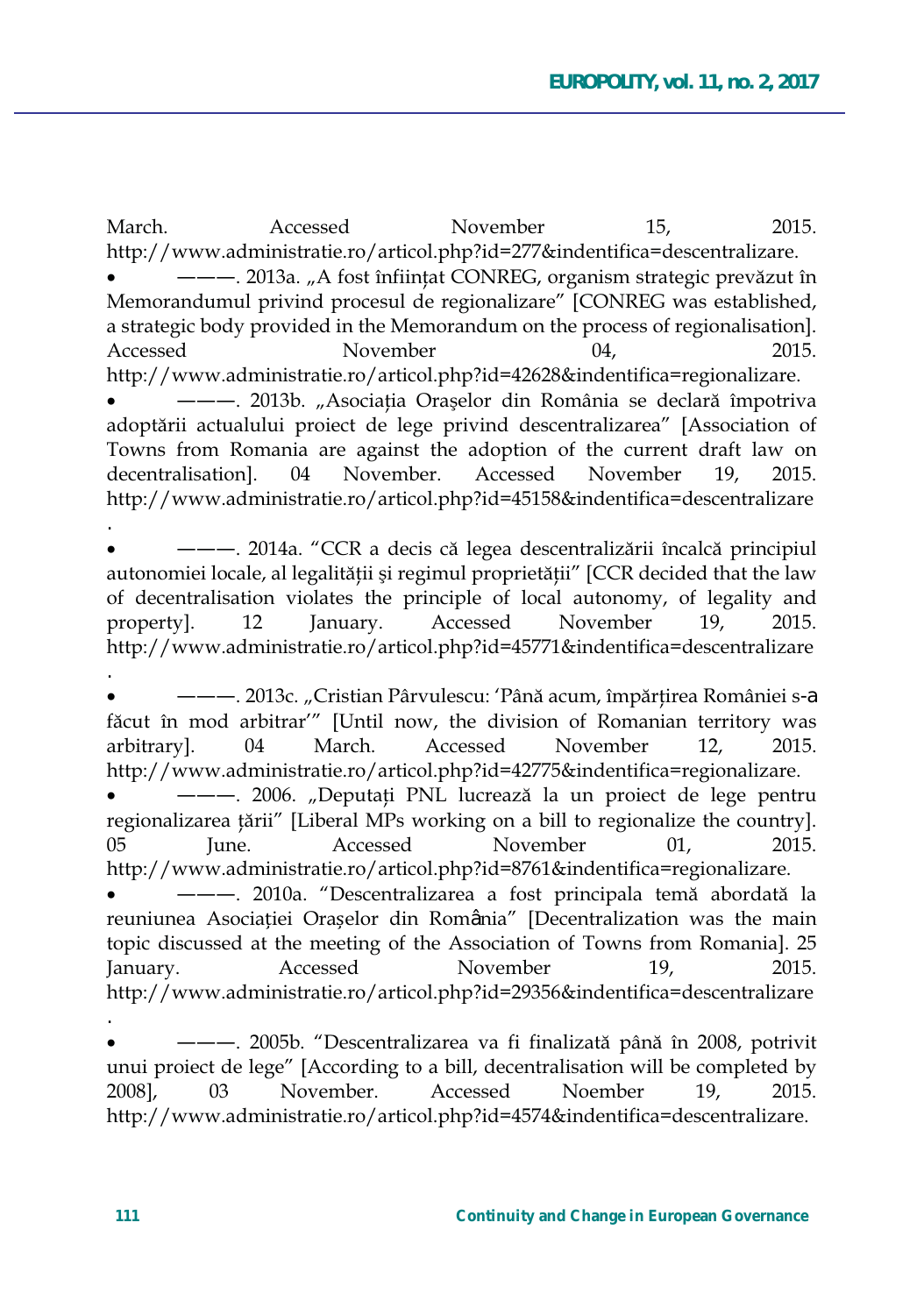---- 2005c. "Dezvoltare metropolitană în Romania" [Metropolitan development in Romania], 31 October. Accessed November 15, 2015. http://www.administratie.ro/articol.php?id=4519&indentifica=descentralizare.

---- 2011a. "Emil Boc: 'Dacă nu facem reorganizarea administrativteritorială, România își diminuează șansele de a mai accesa fonduri europene'" [Emil Boc: 'If we fail to do the administrative-territorial reorganisation, Romania diminishes its chances to access European funds'], 07 June. Accessed November 19, 2015.

http://www.administratie.ro/articol.php?id=36520&indentifica=descentralizare

-- 2011b. "Fostul director al INA: 'Regionalizarea este necesară numai pentru a duce la dezvoltarea socio-economică<sup>77</sup> [Former director of INA: 'Regionalisation is necessary only to lead to socio-economic development']. 09 June. Accessed November 03. 2015. http://www.administratie.ro/articol.php?id=36544&indentifica=regionalizare.

---- 2011c. "Gheorghe Nichita: 'Regionalizarea este aruncată în derizoriu de către guvernanți'" [Regionalisation is a mockery of the governors]. Accessed June. November 16  $03.$ 2015. http://www.administratie.ro/articol.php?id=36625&indentifica=regionalizare.

---- 2013d. "Klaus Iohannis despre regionalizare: 'Aproape sigur că nu o facem anul acesta, dar nu există un risc de a pierde banii UE" [Klaus Johannis about regionalization: 'Almost certainly we will not do it this year, but there is no risk of losing EU money']. 02 August. Accessed November 14, 2015. http://www.administratie.ro/articol.php?id=44250&indentifica=regionalizare.

------ 2014b. "Klaus Iohannis crede că regionalizarea nu se va face anul acesta, 'din cauza alegerilor'" [Klaus Johannis believes that regionalisation will done not be this year, 'because of the election']. 23 January. Accessed November 14, 2015.

http://www.administratie.ro/articol.php?id=45909&indentifica=regionalizare.

---- 2013e. "Liviu Dragnea: 'România este dezvoltată dezechilibrat, abordarea față de regionalizare e diferită față de începutul anului" [Liviu Dragnea: 'Romania is unequally developed, the approach towards regionalisation is different from the beginning of this year']. 24 October. Accessed November 14. 2015. http://www.administratie.ro/articol.php?id=45052&indentifica=regionalizare.

---- 2013f. "MDRAP a lansat pe site-ul propriu secțiunea regionalizare-descentralizare" [MDRAP released on its website a section on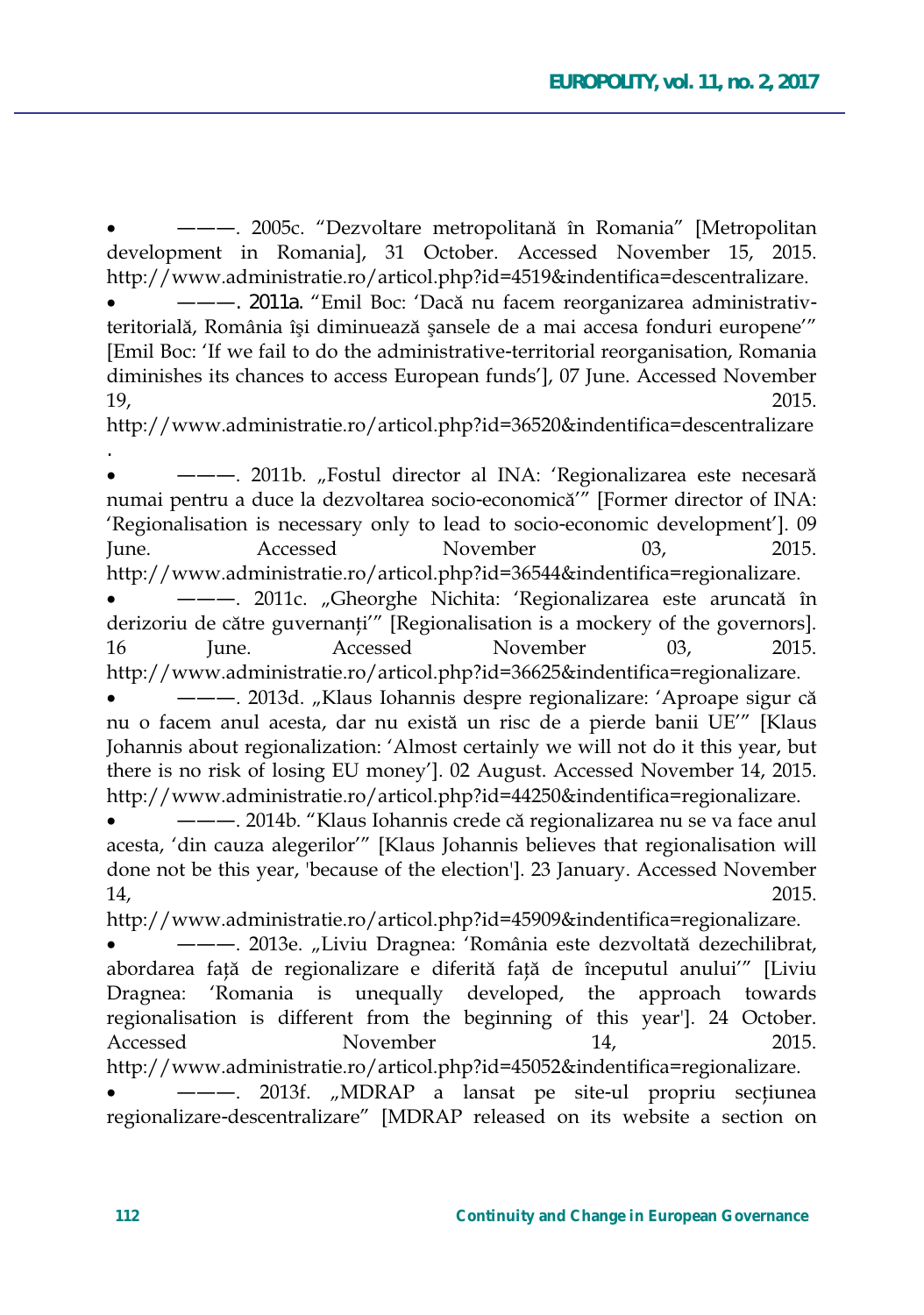regionalisation-decentralisation]. 16 May. Accessed October 11, 2015. http://www.administratie.ro/articol.php?id=43546&indentifica=regionalizare.

- 2013g. "Ministrul Liviu Dragnea explică de ce regiunile din România trebuie să fie funcționale până în decembrie 2013" [Minister Liviu Dragnea explains why Romanian regions have to work until December 2013]. November 2015 Accessed  $03.$ 

http://www.administratie.ro/articol.php?id=42352&indentifica=regionalizare.

-- 2008. "Nu a existat dorința de a reforma administrația" [There was no will to reform administration]. 10 November. Accessed November 19, 2015.

http://www.administratie.ro/articol.php?id=22598&indentifica=descentralizare

http://www.administratie.ro/articol.php?id=50772&indentifica=descentralizare

o întâlnire cu vicepremierul Vasile Dîncu" [A delegation of the Association of Towns from Romania had a meeting with the vice-prime-minister Vasile Dîncu]. 13 December. Accessed December 13. 2015. http://www.administratie.ro/articol.php?id=50953.

------ 2010b. "Primarii orașelor mici sunt nemulțumiți că nu au fonduri și că nu există descentralizare locală" [Mayors of small towns are unhappy that they have no funds and there is no local decentralisation]. 12 March. Accessed November 19. 2015. http://www.administratie.ro/articol.php?id=30263&indentifica=descentralizare

- 2013h. "Procesul de descentralizare a fost discutat de conducerea MDRAP cu asociațiile administrației publice locale" [The decentralization process has been discussed by the management of local government associations MDRAP]. 23 April. Accessed November 19. 2015 http://www.administratie.ro/articol.php?id=43371&indentifica=descentralizare

2013i. "Românii au mari așteptări de la regionalizare" [Romanians have high expectations from regionalization]. 12 April Accessed

<sup>--- 2015</sup>a. "Obiectivele și principiile Programului de guvernare propus de Cabinetul Ciolos" [The objectives and principles of governing program proposed by the Ciolos Cabinet]. 16 November. Accessed November 19, 2015.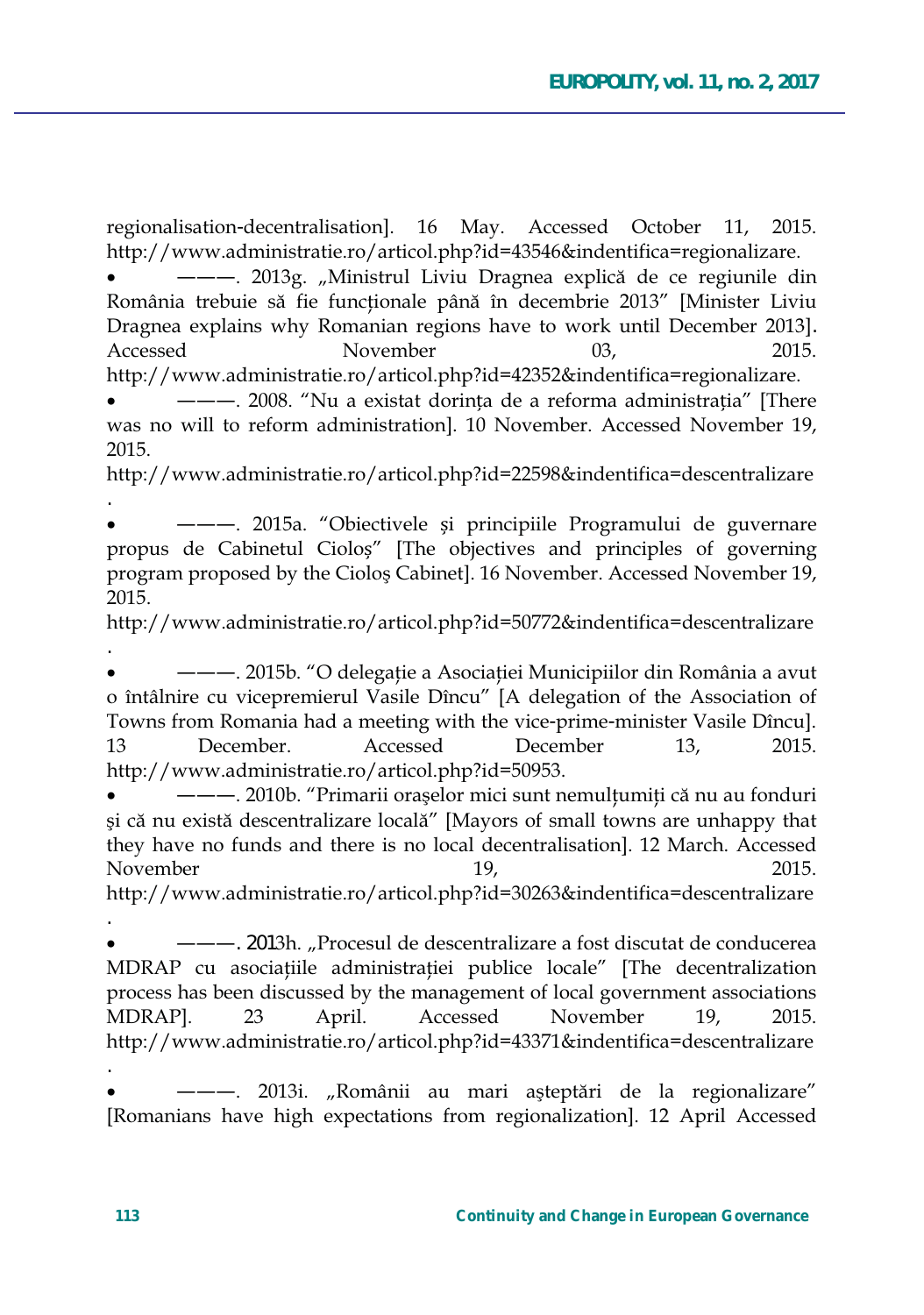October 12. 2015 http://www.administratie.ro/articol.php?id=43245&indentifica=regionalizare. --- 2013j. "Vasile Dâncu: "'Regionalizarea trebuie să vizeze în primul rând modernizarea administrației" [Regionalization should primarily focus on the modernization of administration]. 29 March. Accessed November 2015  $14.$ http://www.administratie.ro/articol.php?id=43079&indentifica=regionalizare. -- 2014c. "Vicepremierul Liviu Dragnea speră că 2015 va fi anul în

care se vor finaliza descentralizarea și regionalizarea" [Vice-prime-minister Liviu Dragnea hopes that 2015 will be the year that will complete decentralisation and regionalisation]. 14 September. Accessed November 14. 2015. http://www.administratie.ro/articol.php?id=47731&indentifica=regionalizare.

----- 2015c. "Victor Paul Dobre: 'Administrația publică, atât centrală cât și locală, și-a atins limitele'" [Victor Paul Dobre: 'Public administration, both central and local government, has reached its limits']. 15 October. Accessed November 14. 2015

http://www.administratie.ro/articol.php?id=50486&indentifica=regionalizare.

---- 2014d. "Victor Ponta: 'În 2015 chiar trebuie să facem descentralizarea'" [Victor Ponta: 'In 2015 we really need to realise decentralisation']. 29 June. Accessed November 19. 2015 http://www.administratie.ro/articol.php?id=47419&indentifica=descentralizare

Profiroiu, Marius. 2002. "Accelerarea reformei administrației publice" [Acceleration of reforms of public administration]. Revista Transilvană de Științe Administrative 2  $(8)$ :  $13 - 23$ . Accessed November 23. 2015. http://rtsa.ro/rtsa/index.php/rtsa/article/view/318/313.

Radaelli, Claudio M. 2004. "Europeanisation: Solution or Problem?" European Integration online Papers (EIoP), 16 (8). Accessed October 12, 2015. http://eiop.or.at/eiop/texte/2004-016a.htm.

Săgeată, Radu. 2012. "Reformele administrative din România - între rațiunile politice și realitățile geografice" [Administrative reforms in Romania between political motivation and geographical realities]. *Geograful* III (1-2): 3-26. Accessed October 28. 2017. http://apgr.eu/downloads/Geograful%20\_1\_2\_2011.pdf.

SIGMA-OECD. 1998. "Principiile europene în administrația publică" [European principles in public administration]. Paris.